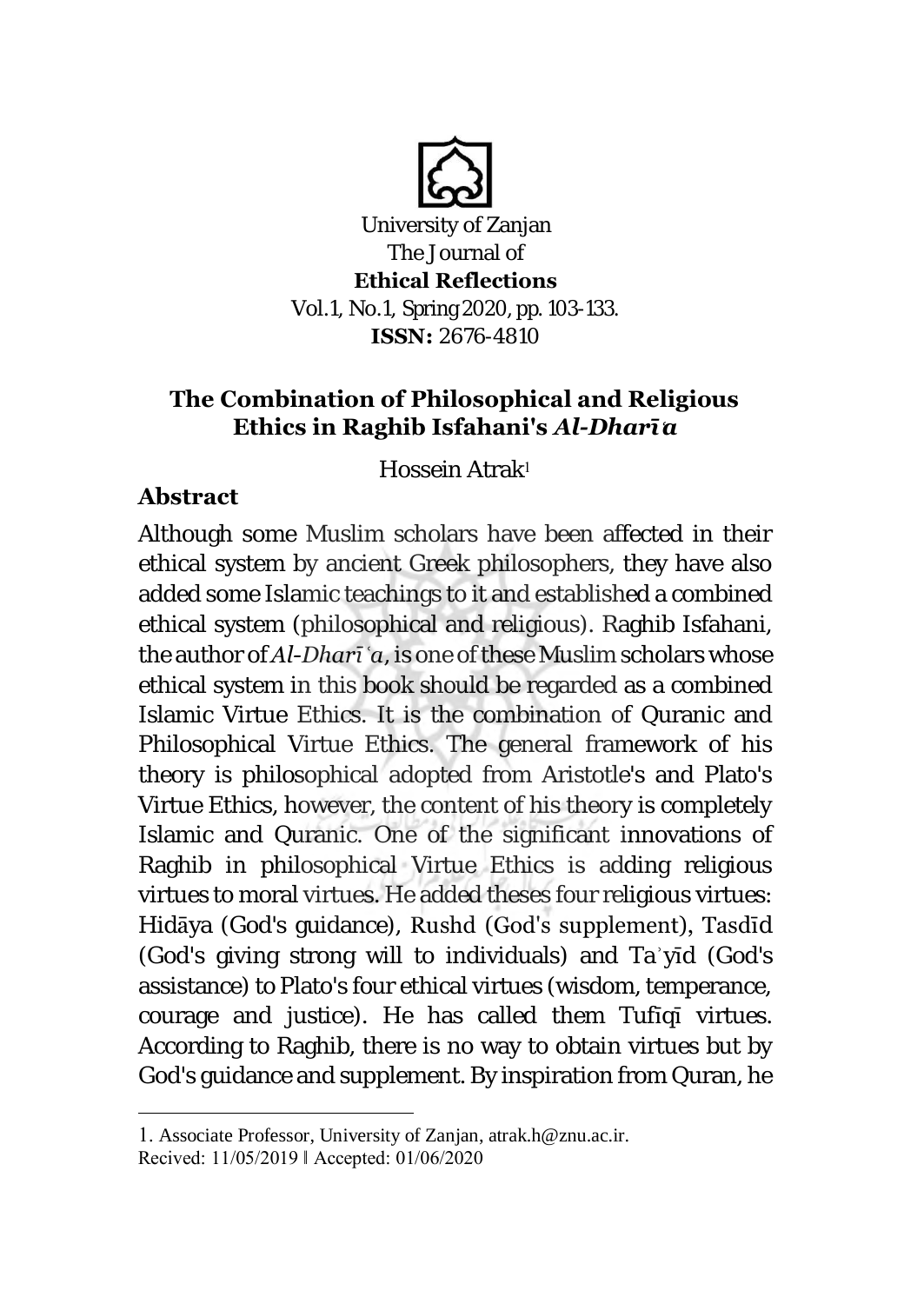divided justice into absolute and conditional one. This innovation help us in reconciling Mutazilites and as Asharites dispute in being moral goodness and badness rational or religious.

**Keywords**: Raghib Isfahani, *Al-Dhar*ʿ*ia,* Virtue Ethics, Tufīqī Virtues.

## **Extended Abstract**

### **Introduction**

Rāghib Isfahānī (died 502 AH/1109) is one the great Muslim moralists and interpreters. In addition to al-Mufradāt, a book in semantics of The Quranic terms, *al-Dharīʿa ilā Makārim al-Sharīʿa*, is a significant source in Islamic ethics. In this paper, the important parts of this book will be reviewed. Rāghib has excellently combined some elements of philosophical ethics with Quranic ethics. On one hand, some elements of Platonic-Aristotelian virtue ethics, like Plato's division of human soul faculties, four main moral virtues and Aristotle's golden mean are seen in this book. On the other hand, many ethical verses of the Quran and some Quranic virtues are observable. In Rāghib's opinion, religion and reason are supplemental. "Know that reason is not guided but through religion and religion is not interpreted except by reason. Reason is like head and religion like body" he hassaid (Raghib Isfahānī, n.d. a, p. 50). This kind of thinking is the base of his ethical theory in al-Dharīʿa.

This book has seven chapters. In accordance to the style of most Islamic moralists, the first chapter of the book has been begun by psychology, human's soul and its faculties. The second chapter is about reason and knowledge, and the virtues and vices of human's reason. The third chapter discusses human's appetite faculty and its virtues and vices. The fort chapter has been devoted to the anger faculty and its moral virtues and vices. The Fifth chapter is about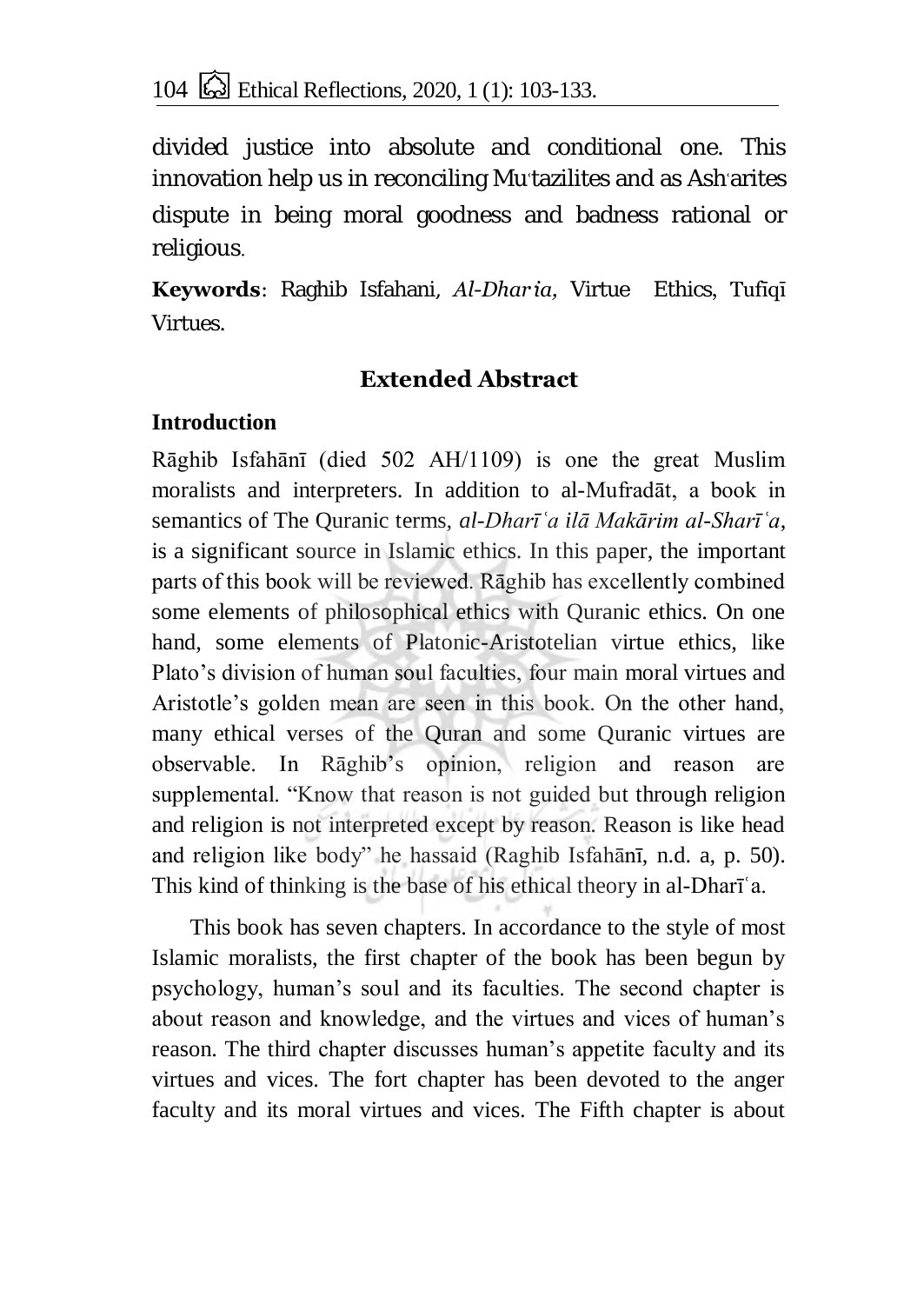justice, injustice, kindness and hatred. The last two chapters are about business, jobs and the related moralities.

## **The Meaning of Happiness**

In discovering the meaning of happiness (eudaimonia), Rāghin begins with Aristotelian introduction that we need first to find out the main function and activity of human beings. The one that distinguishes human from animals and plants. What separates us from animals and plants is reason and intellectual faculty. Rāghib says that humans approach to angles which are entirely intellect beings with the faculty of knowledge (intellect) and to animals with appetite and nourishment faculty. Therefore, everyone should devotes his endeavors to train the faculty of intellect with knowledge. Then, he/she will be an angle as the Quran says: "This is not a mortal; but this is a noble angle" (Q: Yusuf, 31) (Rāghib Isfahānī, 1428, pp.79-80).

Based on the verses of Quran, Rāghib determines the characteristic activity of humans in this world. Our main functions are three: 1) living on the earth and preparing the needs of our life as Quran says: "It was He who brought you into being from the earth and made you inhabit it"  $(Q: Hud, 61)$ ; 2) God's worship as the verse says: "I created jinn and mankind only to worship Me" (Q: Al-Dhārīyāt, 56); 3) Acting on the earth as God's successors: "He said, 'Your Lord may well destroy your enemy and make you successors to the land to see how you behave" (Q: Al-Aʾraf, 129). The man who deserves to be called God's successor is the one who has successfully managed the relationship between his body and soul's faculties. In the other word, the man has gained the virtues of justice, wisdom, courage and temperance. According to Rāghib, someone who has not purified his soul and not obtained the moral virtues does not deserve to be called God's successor and undertake the policy of people and society. As Quran says: "vegetation comes out of good land in abundance, by the will of its Lord, but out of bad land only scantily" (Q: Al-Aʾraf, 58). Human's essence and soul is a land that its fruits is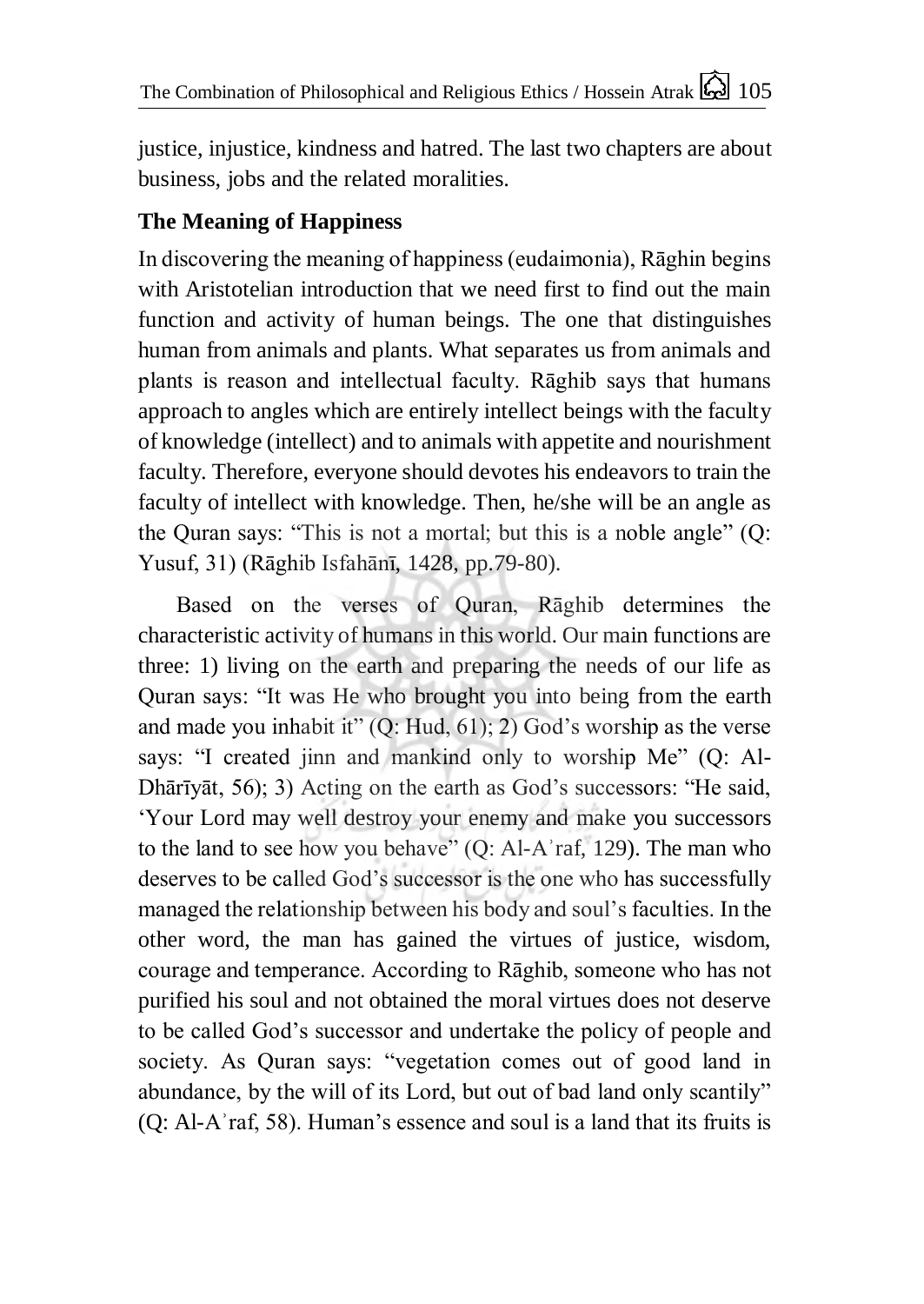good or bad actions. Therefore, the first condition for politicians is purifying their soul from moral vices (Ibid, 82-86).

The ultimate happiness in Rāghib's ethical theory is placing in God's heaven as Quran says: "As for those who have been blessed, they will be in Paradise, there to remain as long as the heavens and earth endure" (Q: Hud, 108) (Ibid, 106).

### **Kinds of Virtues**

As I mentioned above, according to Rāghib, the ultimate and chief good and happiness for human being is otherworldly happiness. The otherworldly happiness involves four virtues: immortality (permanence without ending), absolute power, absolute knowledge, and richness without need (Ibid, p. 106).

Rāghib says the way of reaching to the otherworldly happiness is obtaining moral virtues and purifying the soul (Rāghib, 110). The main moral virtues are Knowledge, temperance (chastity), courage and justice. These moral virtues are not completed except by obtaining bodily virtues which are health, power, beauty and long life. These bodily virtue also are not completed unless by external virtues which are worth, family, dignity and big gens. In Rāghib's opinion, these external virtues just comes from God's grace. God's grace involves four things which he calls Tufiqi virtues: Hidaya (God's guidance), Rushd (God's supplement), Tasdid (God's giving strong will to individuals) and Taʾyīd (God's assistance) (Rahgib Isfahānī, 1428, pp. 106-7).

Rāghib like other Islamic moralists, says that the way of gaining moral virtues is purifying the faculties of the soul. Following Plato's lead, he states three faculties for human soul: reason, anger and appetite. By purifying and improvement of the faculty of reason, humans reach to the virtue of wisdom and knowledge. By purifying the faculty of anger and appetite, the virtues of courage and temperance are obtained. The last virtue which comes out after purification of all faculties is justice. Therefore, in Rāghib's theory,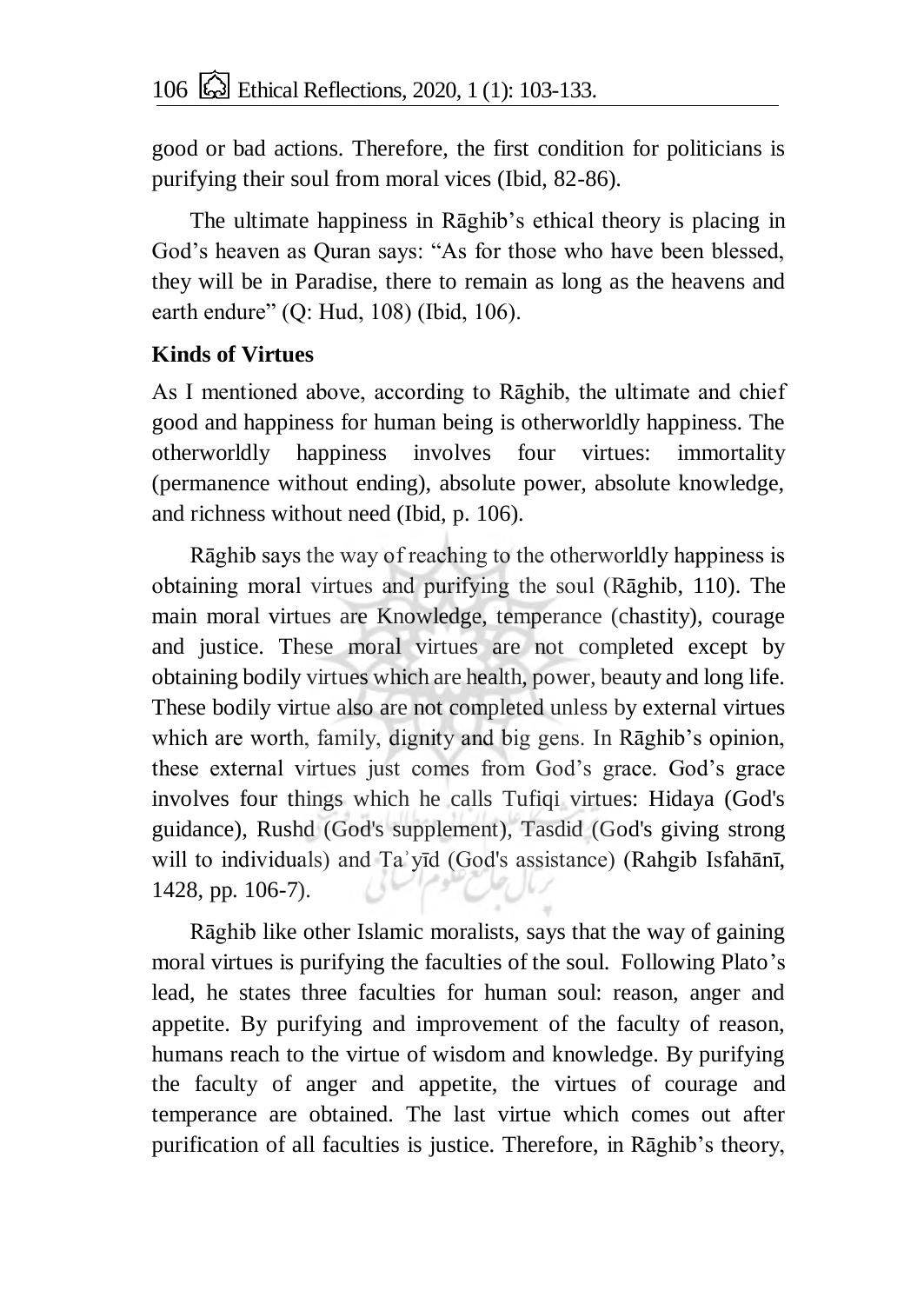the main moral virtues are these four as the former philosopher have stated (ibid, p. 95).

## **Tufīqī (Merciful) Virtues**

One of the important innovations that Rāghib has done in the history of Islamic Ethics is adding religious and Quranic virtues into the four main philosophical virtues. His act is like Aquinas in adding three Christian virtues (faith, hope and love) to Greek moral virtues. As I mentioned, Rāghib divides virtues and goods into five kinds. Firstly he divides them into otherworldly and this-worldly virtues. Then divides this-worldly virtues into moral, bodily, external and *Tufīqī* virtues. He means by *Tufīqī* the virtues are obtained just by God's Tufīq. "Tufīq" is an Arabic word and literally means mercy and grace. He has inspired this name from the Quran which says about ethical purification: "If it were not for God's bounty and mercy towards you, not one of you would ever have attained purity. God purifies whoever He will" (Q: Nur, 21). "Tufīq" as an Islamic theologian term which means the accordance of human's will and act to Divine providence and will.

Like philosophical virtues, Tufīqī virtues are four: Hidāya (God's guidance), Rushd (God's supplement), Tasdīd (God's giving strong will to individuals) and Ta'yīd (God's assistance). Hidāya, the first Tufīqī virtue, has three steps in this world. First is recognizing the paths of right and evil. God has shown the right way by reason and through sending prophets and religions. As the Quran says: "And We point out to him the two clear ways [of good and evil]?" (Q: Al-Balad, 10). The second step of God's guidance is increasing human's knowledge and right deeds. This one has been mentioned in the verse "God has increased the guidance of those who follow the right path, and given them their awareness [of Him]" (Q: Muhammad, 17). The third step of God's guidance is sending prophets and the light of Vilaya and Nubuwwa. "Say, 'God's guidance is the true guidance."(Al-ʾAnʿām, 71). The second virtue of Tufīqī virtues is Rushd or God's supplement. Rāghib means by this one God's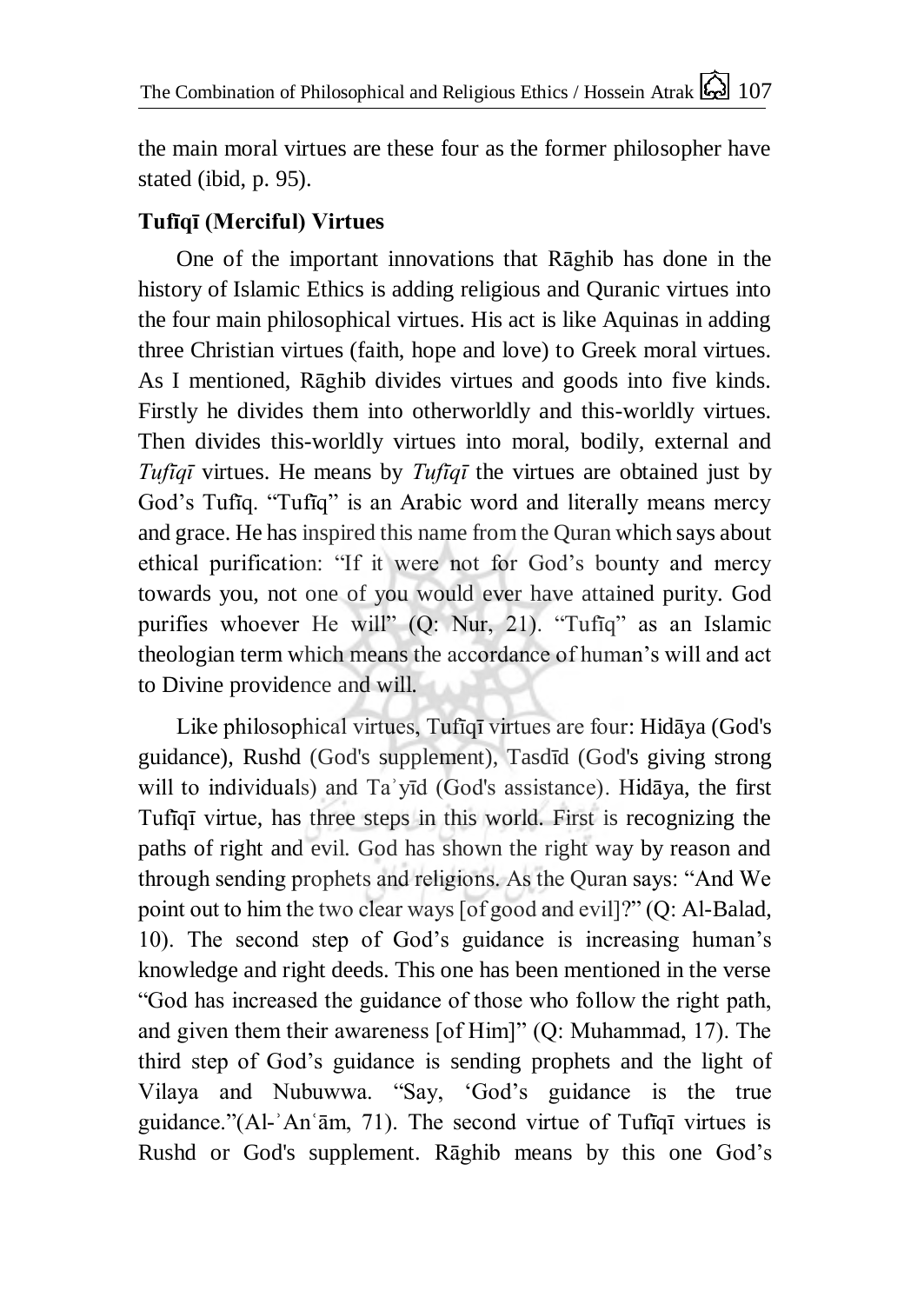attention to a man when he\she wants to do a right deed and makes him/her strong in doing what profits and weak in doing what harms. As the Quran said: "Long ago We bestowed right judgment on Abraham and We knew him well" (Q: Al-Anbiya, 21). The third virtue is Tasdīd which Rāghib means by this human's standing, willing and moving toward his/her right aim and goal in a way that could reach in short time. We asks God to guide us toward the right path and give us a strong will in the first surah of the Quran: "Guide us to the straight path" (Q: Al-Fatiha, 6). The last virtue is Taʾyīd (God's assistance). He means by that God's endorsing human's will and acts by giving him/her internal insight and external power and strong. The verse "I strengthened you with the holy spirit" (Q: Al-Maʾida), 110) refers to this virtue (Rāghib Isfahānī, 1428, pp.119- 120).

### **Conclusion**

The general structure of Rāghib's ethical theory is depended on Greek Virtue Ethics. Rāghib has accepted Plato's division of soul faculty and four main virtues. He adopted some aspects of Aristotle's virtue ethics like the golden mean. However, he has combined these philosophical Greek aspect of ethics with the Quranic and Islamic teachings in a best way. As when you read his *al-Dhariʿa* you never feel its philosophical aspects. One of the main innovations of his ethical theory as an Islamic Virtue Ethics theory is adding four religious virtues to Plato's four main virtues.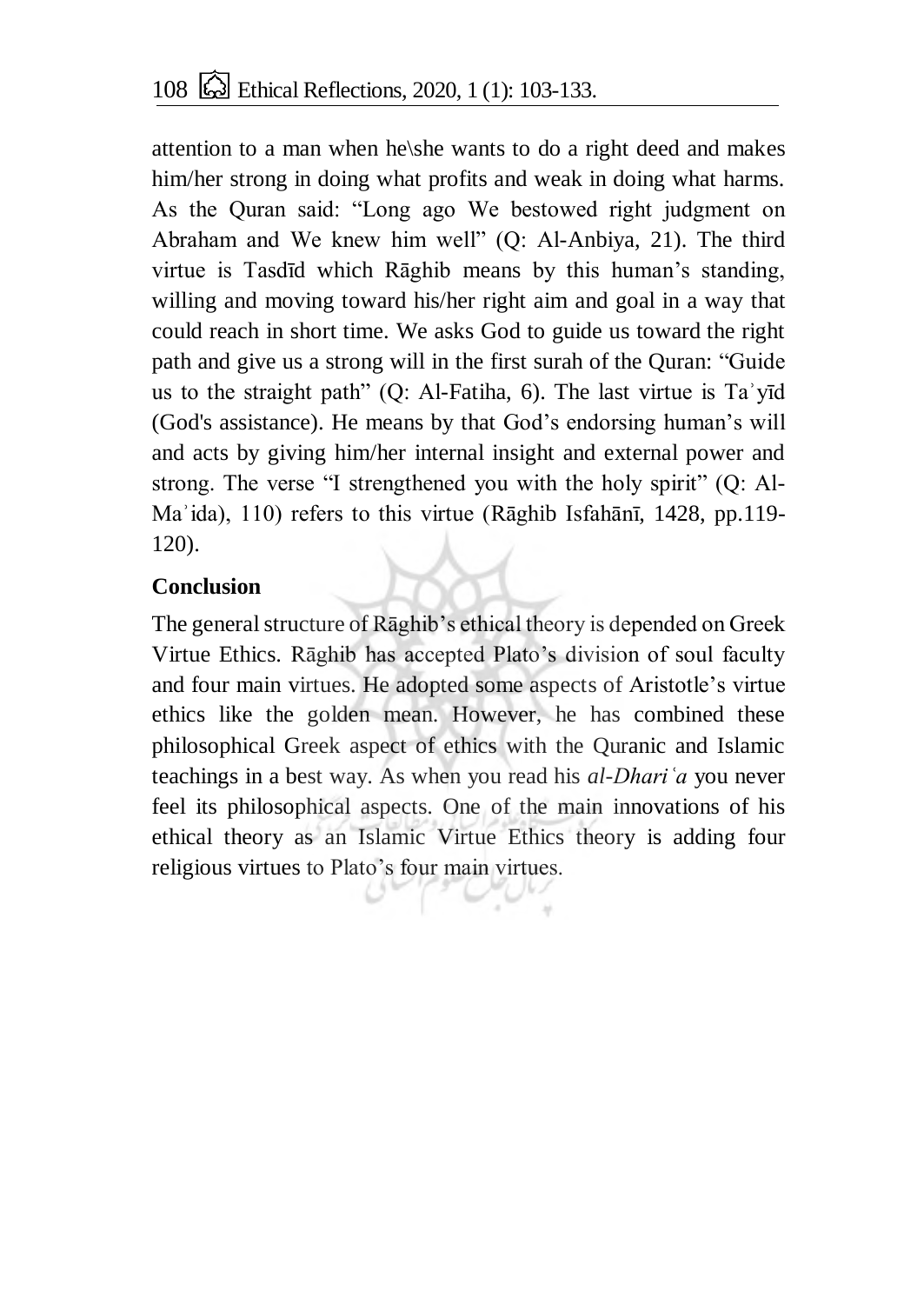#### **References**

#### The Holy Quran

- Aristotle. (1378 SH) On the Soul. Trans. Alimurad Davoodi. Hikma Publication, [1999-2000].
- Aristotle. (1378 SH) The Nicomachean Ethics. Trans. Muhamma Hasan Lutfi. Tehran: Tarhi Nu Publication, [1999-2000].
- Atrak, Hossein. (1395 SH). Moderation Theory in Islamic Ethics. Tehran: Publishing Organization of Islamic Culture and Thought, 2015.
- Avicenna. (1383 SH). *Risāliyi Nafs*. Hamadān: Bū-Alī Sīnā University Publication and Anjuman  $\bar{Y}$ Āthār va Mafākhir Farhangī. [2004-5].
- Avicenna. (1998). *Risālat fī l-Birr wa l-ʾIthm*. In: *al-Madhhab al-Tarbawī ʿInda Ibn Sīnā min Khilāl Falsafatihi al-ʿIlmiyyah.* Ed. ʿAbd-u al-ʾAmīr Z. Shams al-Dīn. Beyrūt: al-Shirkat al-ʾĀlamiyyah lil-Kitāb.
- Fārābī, Abū-Nasr. (2003). *Ārāʾ ʾAhl l-Madīnah l-Fāḍila wa Muḍāddātihā*. Biyrūt: Dār wa Maktabah al-Hilāl.
- Ghazālī. (1989). *Mīzān l-ʿAmal*. Beyrūt: Dār al-Kutub al-ʿIlmiyyah. Biyrūt: Dār l-Kutub l-ʿIlmīyya.
- Ijī, ʿAḍud al-Din. (n. d.). *Risāla fī Tahdhib l-ʾAkhlāq* (A Manuscript in: Library, Museum and Document Center of Iran Parliament.
- Lāhījī, ʿAbdulrazzāq. (1393 SH). Guhar Murād. Ed. Imam Sādiq Research Institute, Tehran: Nashre Sāyi, [2004-5].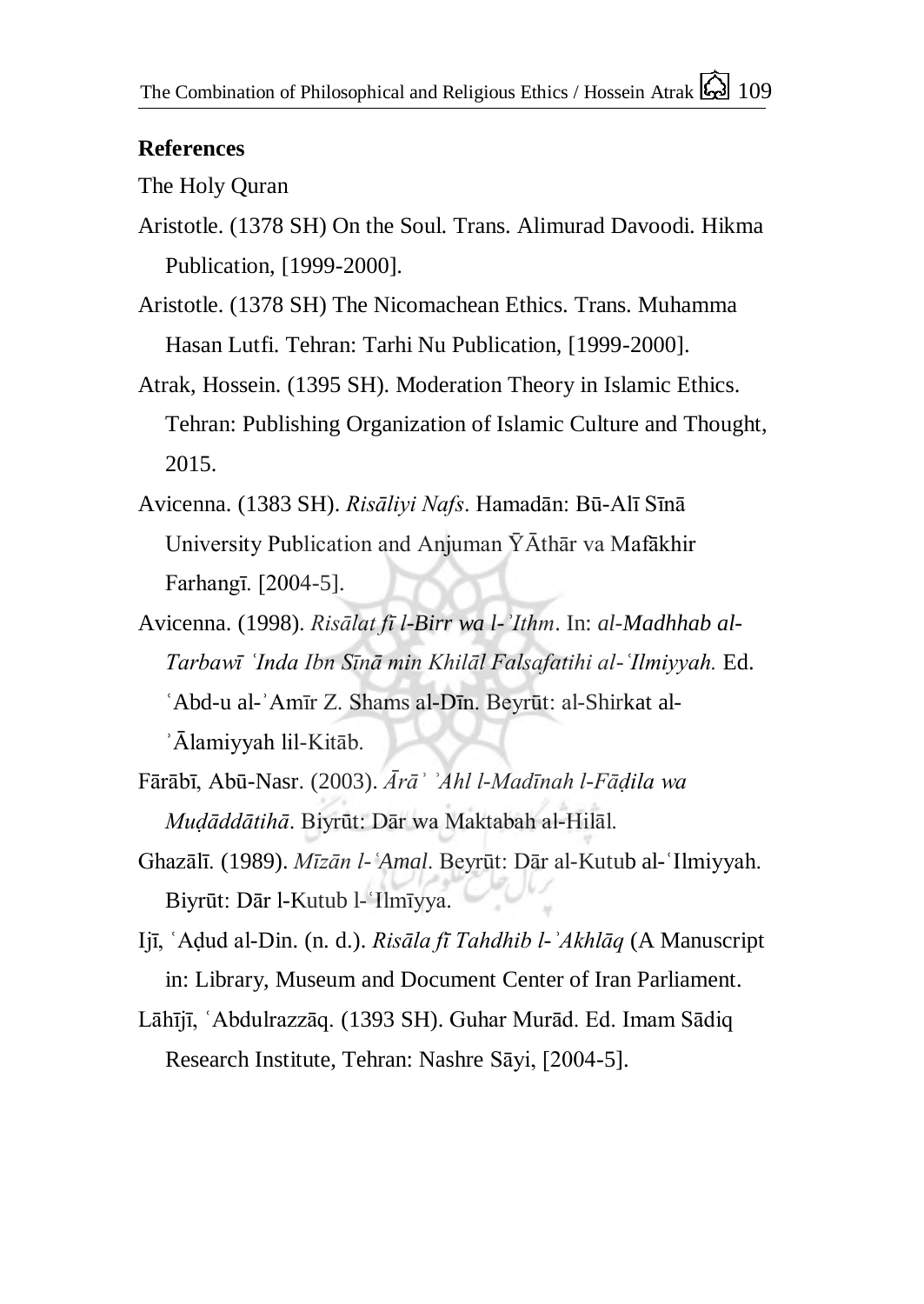- Miskawiyh, Abu-Alī. (2016). *Tahdhīb l-ʾAkhlāq*. Ed. al-Sayyid Ḥusayn l-Muʾminī. Qom: Markaz ʾIḥyā l-Turāth l-Islāmī, first edition.
- Mullā Sadrā. (1981). *al-Ḥikmat l-Mutaʿālīya fī l-ʾAsfār l-ʾArbaʿa*. Biyrut: Dār 'Ihyā' 1-Turāth, third edition.
- Mustafa Muntaqami, Fruzan; Khazaei, Zahra. (1390 SH). "Love, The Ultimate Virtue in Aquinas's Ethical Thought". *Faslnamehye Akhlagh, An Ethics Quarterly*, Vol. 1, Fall, 2011, No.3, pp. 171-196.
- Narāqī, Mahdī. (1383 SH). *Jāmiʿ-u Al-Saʿādāt*. Qom: Ismāʾīlīyān Press. Second edition, [2004-5].
- Plato. (1367 SH). *The Republic*. Trans. Muhammad Hasan Lutfi, Tehran: Kharazmi Publication.
- Rāghib Isfahānī, ʾAbu l-Ḥussayn Qāsim b. Muhammad. (1428 AH). *Al-Dharīʿa ʾilā Makārim l-Sharīʿa.* Qāhiri: Dār l-Salām Press, [2005-6].

\_\_\_\_\_\_\_\_\_\_. (n. d. (a)). *Tafṣīl al-Nashʾatayn wa Taḥṣīl al-Saʿādatayn*. Qum: Hijrat Publication.

\_\_\_\_\_\_\_\_\_\_. (n. d. (b)). *Al-Mufradāt fī Gharīb al-Qurān*. Maktaba Nazār Muṣtafā Anbāz.

Ṭūsī, Khāji Nasīr l-Dīn. (1413 AH).*ʾAkhlaq Nāsirī*. Tehran: Intishārāt ʿIlmīyya Islāmīyya, [1993-4].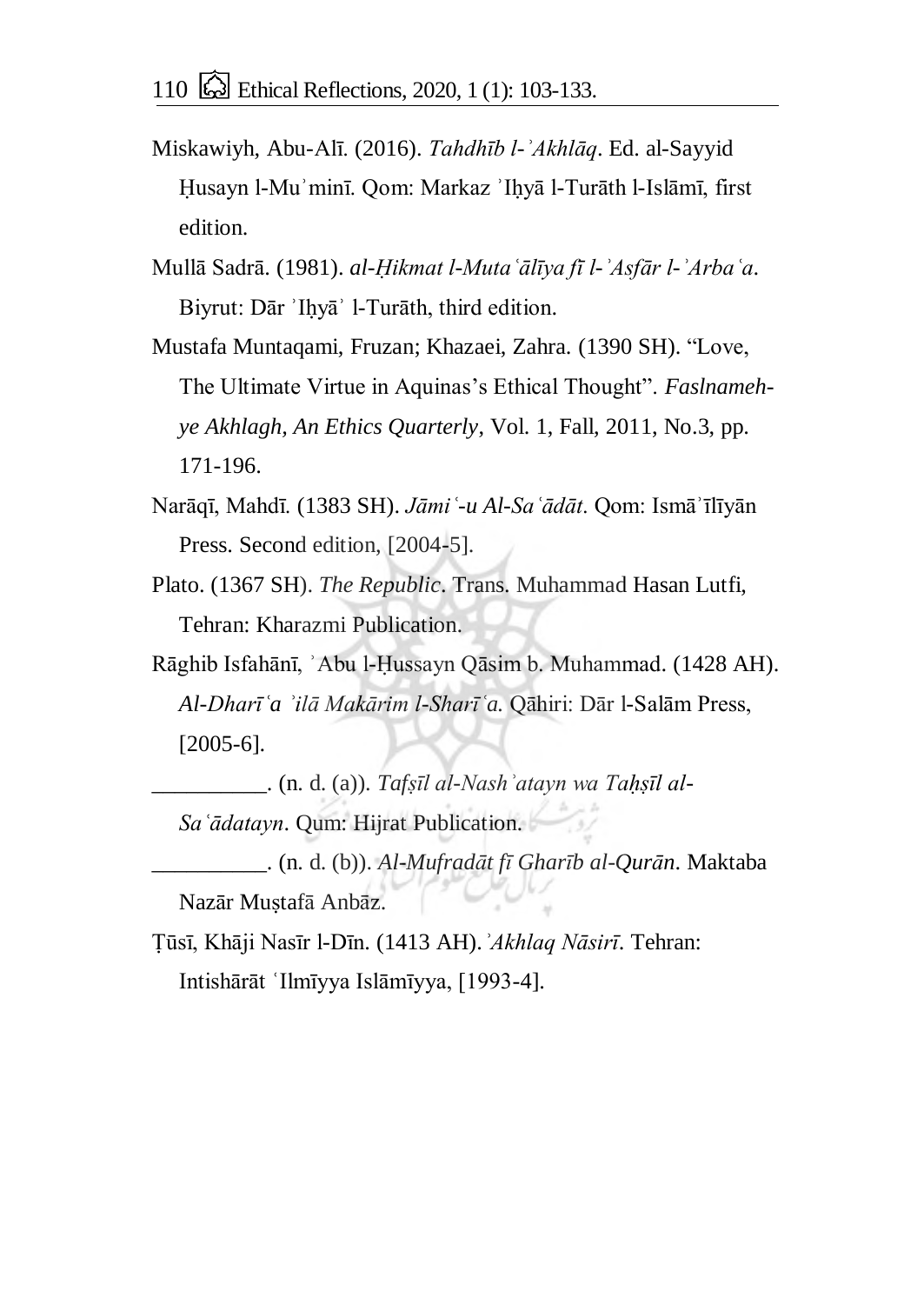

دانشگاه زنجان فصلنامه تأمالت اخالقی دورة اول، شمارة اول، بهار ١٣٩٩، ص ١٣٣-١٣٣. 0190-6262شاپا:

**پیوند اخالق فلسفی و دینی در الذریعة راغب اصفهانی** 

حسین اترک<sup>ی ۱</sup>

**چکیده**

برخی از حکمای اسلامی، گرچه در نظام اخلاقی خویش متأثر از فیلسوفان یونان باستان بودهاند، ولی اغلب تلاش داشتهاند اخلاق فلسفی آنها را با آموزههای ناب دینی مخلوط کنند و یک نظام اخلاقی تلفیقی (فلسفی-دینی) ارائه نمایند. راغب اصـفهانی، صـاحب كتاب شــريف الذريعهٔ الی مكارم الشــريعهٔ، يكي از اين حكماي مســلمان اســت. نظريه اخلاقی راغب در این کتاب را می توان در زمره نظریههای اخلاق فضیلت قرار داد. راغب گر چه در ساختار کلی نظریه اخلاقی اش، متأثر از اخلاق فضیلت افلاطون و ارسطو است، اما در محتوای علمی آن کتابی نظریهای کاملاً دینی و قرآنی است و چندان رنگ و بوی فلســفی نـدارد. وی به خوبی، اخلاق فلســفی و قرآنی را به هم آمیخته اســـت. یکی از ابتکارات مهم راغب در این کتاب که ناشمی از بهره گیری وی از قرآن کریم اســت، افزوردن فضـایل دینی به فضایل چهارگانه اصلی فلسفی یعنی حکمت، عفت، شجاعت و عدالت است. وی چهار فضیلت هدایت، رشد، تسدید و تأیید را به عنوان فضایل توفیقی بر آنها میافزاید. به عقیده راغب، هیچ کس، راهی به هیچ یک از فضـــایل ندارد مگر به هدایت الهی و رحمت او. تقسـیم عدالت به مطلق و مقید که بر گرفته از آیات قرآن و به نوعی راه گشـای حل اختلاف حسـن و قبح عقلی و شـرعی معتزله و اشـاعره است، نیز از  $\overline{a}$ 

> ۱. دانشیار فلسفه دانشگاه زنجان، atrak.h@znu.ac.ir تاريخ دريافت: ١٣٩٨/٨/١٤ تاريخ پذيرش: ١٣٩٨/١٠/١۶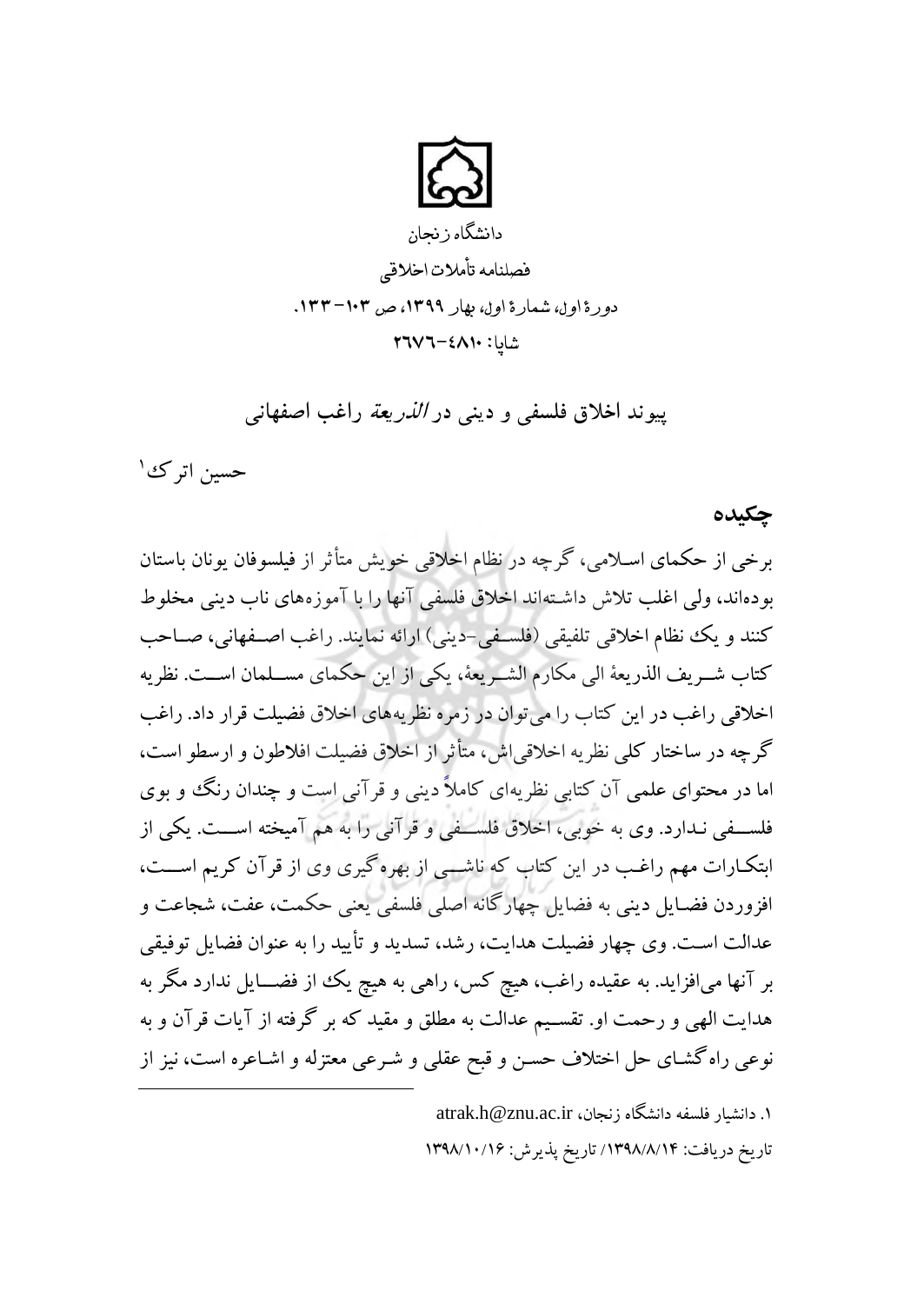ابتکارات راغب است که در کلام دیگر حکمای اسلامی دیده نمی شود. **واژگان کلیدی**: راغب اصفهانی، *الذریعة*، اخلاق فضیلت اسلامی، فضایل توفیقی.

#### **مقدمه**

داغب اصلفهانی (متوفای ۵۰۲ ق.) که بیشتر کتاب *المفردات* او مشهور است، صیاحب کتاب اخلاقی ارزشـمندی به نام *«الذریعة الی مکارم الشـــریعة*» اســت. این کتاب، پیوند بسیار خوبی بین رویکرد فلسفی به اخلاق -که بیشتر آن را در کتابهایی چون *فصول* منتزعه فارابی، ر*ســالة في الاخلاق* ابن سـينا، *السعادة و الإسعاد* ابوالحسن عامری، ت*هذيب* الاخلاق مسکویه و *اخلاق ناصری* طوسی مشـاهده می کنیم- و رویکرد دینی و نقلبی به اخلاق ایجاد کرده اسـت. بهطور کلبی، در اندیشــهٔ راغب عقل و شــرع مکمل یکدیگر هسـتند. وی در کتاب *تفصــیل النشــأتین و تحصـ<mark>ـ</mark>ـیل الســعادتین* در بیان رابطهٔ عقل و شــرع چنین می گویـد: «اِعلَم انَّ العقل لن یهتدی الا بالشـــرع و الشـــرعُ لایتبین الا بالعقل فالعقل کالأس و الشـــرع کالبناء»؛ «بدان که عقل هدایت نمی شـــود مگر با شـــرع و شـــرع تبیین نمی شـود مگر با عقل؛ عقل چون بنیان اســت و شــرع چون بناء» (راغب، بی تا الف، ص ۵۰). این طرز تفکر راغب در کتاب *الذریعة* منجر به پیوند اخلاق فلســفی و دینی شـــده است. وی در این کتاب علاوه بر بهره جستن از اسلوب، نظام و چارچوب اخلاق فلسفی که مبتنی بر بحث قوای نفس، فضایل چهارگانه اصلی و قاعده اعتدال ارسطو است، به خوبی از آیات قرآنی و روایات اسلامی بهره جسته، به طوری که رنگ و لعاب فلسفی از اخلاقش گرفته شده و بیشتر صبغه دینی یافته است.

این کتاب مشتمل بر هفت فصل است که فصل اول، به سیاق اغلب حکمای اسلامی، با بحث از نفس شناسی، قوای نفس و فضایل آنها آغاز می شود. فصل دوم درباره عقل و علم است و به فضـایل و رذایل قوه عاقله می پردازد. فصـل سـوم درباره فضـایل و رذایل قوه شهو یه، فصل چهارم درباره فضایل و رذایل قوه غضبیه و فصل پنجم درباره فضایل عدالت، ظلم، محبت و بغض است. دو فصل اخیر، درباره صناعات و مکاسب، و اخلاقیات مربوط به آنها است. همانطور که از فصول کتاب روشن است، ساختار کلی آن بر اساس ساختار کتب اخلاقی فلسفی است ولی محتوای آن مملو از آیات و روایات است که راغب به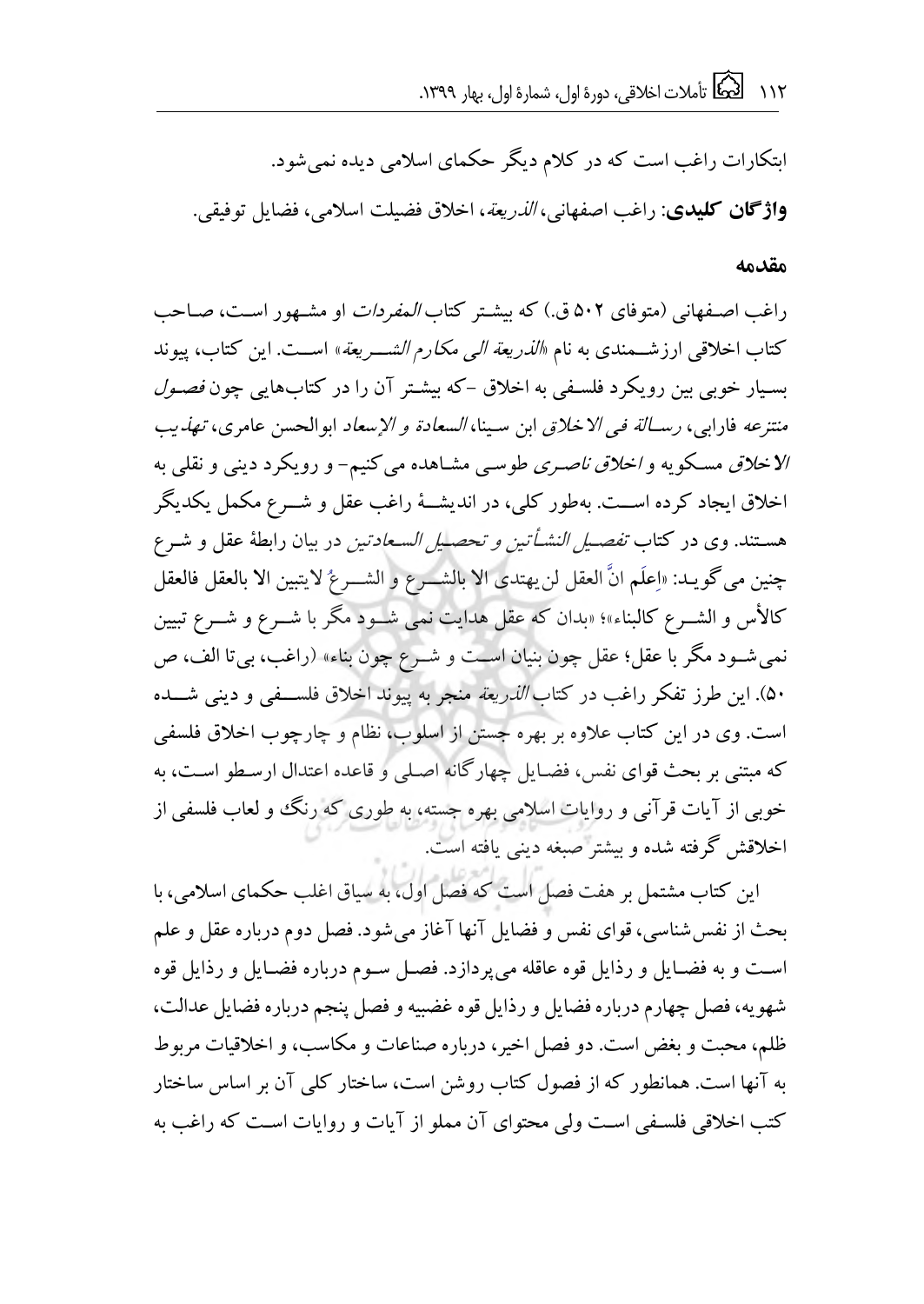ظرافت و زیبایی، متناسب با موضـوع بحث آنها را جمع کرده اسـت. در این مقاله، سعی می شود ضمن گزارشی از کتاب *الذریعة*، نوآوریهایی که راغب در طرح نظریه اخلاقی خویش در مقایسه با دیگر حکمای اخلاق اسلامی داشته است، بیان گردد.

**.1 قوای نفس از نظر راغب**

تقســیم بندی های متعددی از قوای نفس در کتب اخلاقی و علمالنفس وجود دارد. شــاید مشهورترین تقسیم بندی از قوای نفس، تقسیم بندی افلاطون است که برای نفس سه قوه عقل، شــهوت و غضــب در نظر می گیرد (افلاطون، ۱۳۶۷، ص. ۱۰۲۲). هرچند ارســطو منتقد این تقسیم؛بندی اسـت و تعداد قوای نفس را بیش از سـه میداند،' ولی این تقسـیم بندی از قوای نفس، در کتب اخلاقی حکمای مسـلمان بسـیار شـایع و رایج اسـت (نک، ابن ســينا، ١٩٩٨، ص ٣۵۵؛ مســكويه، ١٣٨۴، ص ٣٧؛ طوســي، ١٤١٣، ص ٧١؛ غزالی، ۱۹۸۹، ص۶۷). تقســیم بندی دیگری که رواج قابل توجهی نزد حکمای مســـلمان دارد، تقسیم بندی چهارگانه خواجه نصیر طوسی است که قوای نفس را در تقسیم اول، به دو قوه ادراکی و تحریکی و در تقسیم دوم، قوه ادراکی به دو قوه عقل نظری و عقل عملی، و قوه تحریکی به دو قوه شهوی و غضبی تقسیم می کند (طوسی، ۱۴۱۳، صص. ۷۲–۷۳).

ملاصــــدرا و ملا مهدی نراقی علاوه بر تقســـیم بندی ســــه گانه افلاطونی و چهارگانه طوســـی، در تقســـیم؛ندی جدیدی، قوای نفس را به چهار قوه بهیمیه (شـــهوت)، ســـبعیه (غضب)، شیطانیه و مَلَکیه (عقل) تقسیم می کنند که از قوه شیطانیه، مکر، خدعه، حیله، تکبر، حب جاه، افتخار و استیلاء صادر می شـود. آنها بدین طریق، برای قوه عاقله، شأن الهی قائل شدند که منشاء پاکی ها و طهارت ها در نفس انسانی است (ملاصدرا، ۱۴۲۳، ج۹، ص. ۸۲؛ نراقی، ۱۴۲۴، ج۱، صص. ۳۰-۳۱).

راغب اصـــفهانی تعداد قوای نفس را در ابتدا پنج عدد ذکر می کند: ۱) قوه غذاء که وظیفهٔ آن رشد، نمو و تولید فرزند است؛ ۲) قوهٔ حس که احساس لذت و درد توسط آن دریافت می شود؛ ۳) قوهٔ تخیل که تصور صورت اشیاء بعد از قطع ارتباط از حواس وظیفهٔ آن است؛ ۴) قوهٔ نزوع یا میل که وظیفهٔ آن طلب ملائمات و رضایتمندی و همچنین فرار

 $\overline{a}$ 

<sup>&#</sup>x27;. ارسطو قوای نفس را قوه غاذیه، شوقیه، حساسه، محرکه و ناطقه بیان کرده است. (ارسطو، ۱۳۷۸ب، ص ۹۴)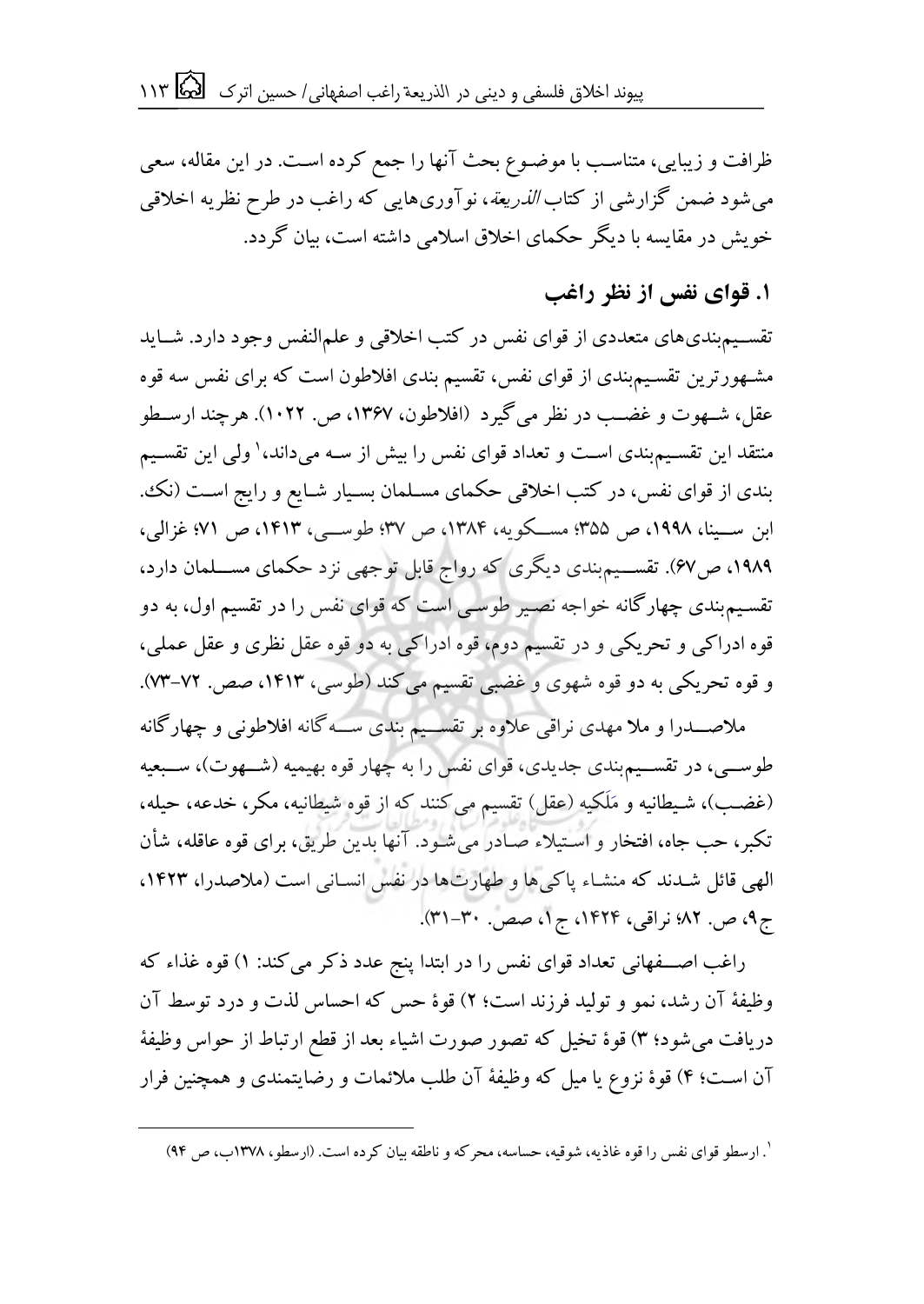از ناملائمات و کراهت از امور مخالف اسـت؛ ۵) قوهٔ تفکر که تعقل، حکمت، اندیشــه، تدبیر، رأی و نظر از آن است (راغب اصفهانی، ۱۴۲۸، ص ۷۳). این تقسیم بندی از قوای نفس، پیش تر در آثار فارابی مشاهده می شود (نک، فارابی، ۱۳۷۹، ص. ۱۵۱–۱۵۲). وی در ادامـه بـه بیـان قوای مـُدركه می پردازد و تعداد آن را نیز پنج عدد ذكر می كند، بدون اینکه جایگاه این قوا را در تقسیمبندی اول که تعداد قوا را پنج ذکر کرده بود، تعیین کند و مشـخص کند که این قوا پنجگانه زیرمجموعه کدامیک از آن قوای پیشـین هستند. وی قوای مـدرکـه را این پنج قوه ذکر می کند: ۱) حواس پنجگانه، ۲) قوه خیال، ۳) قوه فکر، ۴) قوه عقل و ۵) قوه حفظ. به نظر می رسد حواس پنجگانه را می توان ذیل قوه حس قرار داد؛ اما قوه خیال همان قوه سـوم در تقسـیمبندی اول، یعنی تخیل، اسـت و به نظر وجهی برای تکرار آن نیست. قوه فکر و عقل نیز اولاً عبارت دیگر از هم هستند و ظاهراً وجهی برای تکرارشـــان وجود ندارد، علاوه بر اینکه آنها همان قوه پنجم یعنی قوه تفکرند و باز وجهی برای تکرارشان بعد از تقسیم بندی اول نیست.اما قوه حفظ اکر منظور راغب از آن قوهٔ حافظه باشد، یکی از قوای باطنی نفس در عرض قوهٔ تخیل است که ذیل هیچ یک از قوای پنجگانه پیشین قرار نمی گیرد. وی در ادامه به ذکر انواع ادراکات حسی می پردازد (راغب اصفهانی، ۱۴۲۸، ص. ۷۴).

راغب گرچه بهطور مبسوط در مورد انواع ادراکات حواس پنجگانه صحبت می کند، ولی در مورد قوای دیگر بحث چنـدانی نمی کند، جز این که ادراکات قوه عقل را بالاتر از همه و پس از آن ادراکات قوه فکر و سیس تخیل و در نهایت حس را پایین تر از همه بیان می کند. عقل و فکر ، اشـیاء روحانی را درک می کنند. قوه تخیل واسـطه بین دو قوه عقل و فکر و بین دو قوه بینایی و شــنوایی اســت؛ چرا که در حالت بیداری، این قوه، از قوای بینایی و شـــنوایی اموری را اخذ و به عقل و فکر می رســـاند و در حالت خواب، از قوای عقل و فکر اموری را اخذ و به چشـم و گوش میرسـاند (راغب اصـفهانی، ۱۴۲۸. صـص. ٧٣-٧۵). راغب بعد از بیان قوای نفس از باب تطبیق این مطالب با آیات قرآنی مانند «وجَعَلَ لَكُم السَّمعَ و الابصارَ و الأفئدة» (نحل/٧٨)؛ «إنَّ في ذلك لَذكرَى لِمَن كانَ لَهُ قَلبٌ أو ألقَى السَّمعَ و هُو شـَهيدٌ» (ق/٣٧) كه در آنها به قواي نفس انسـان اشـاره شـده است، می گو بد: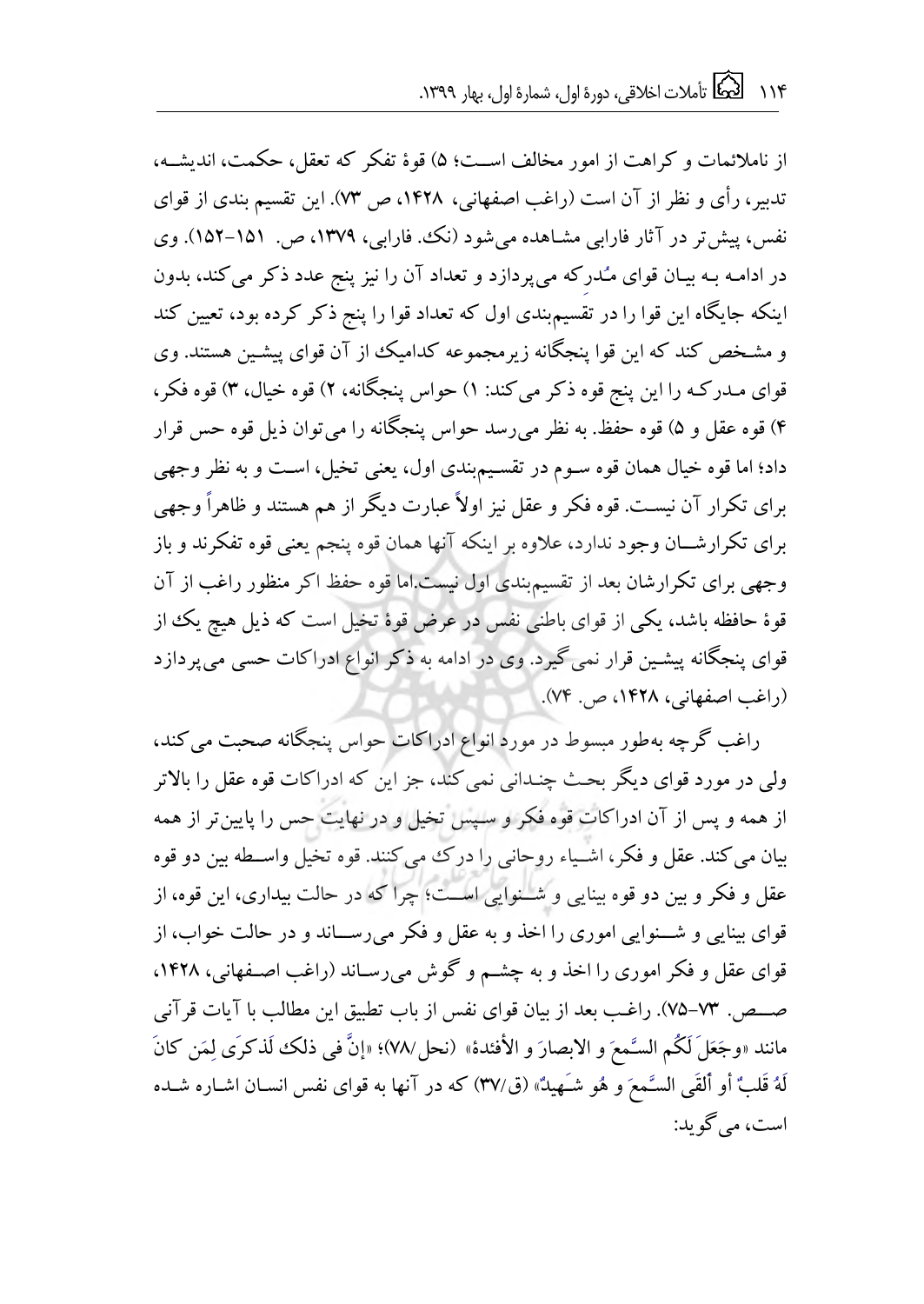چون مبدأ تأثیر این قوا مغز است و قوام مغز و بلکه تمام جسم به قلب است، گاهی از این قوا تعبیر به مغز و گاهی به قلب میشود که تعبیر دوم شایعتر است. همچنین چون اکثر حقایق به وسیله این قوا ادراک میشود و چون قوه فکر تابع عقل، و قوه تخیل گاه تابع قوای عقل و فکر و گاه تابع قوای سمع و بصر است، خداوند قلب ]یا همان عقل[ که یک طرف ادراک است و سمع و بصر که طرف دیگر ادراک هستند را به طور خاص ذکر کرده است )همان، صص 51-57 . (.

راغب، در فصل دیگری از کتاب که به طهارت نفس اختصاص دارد، به تقسیمبندی افلاطونی از قوای نفس اشاره می کند، تهذیب و تطهیر سه قوه فکر، شهوت و حمیت را برای تهذیب نفس لازم می شــمارد که از تهذیب آنها فضــایل چهارگانه اصــلی حاصــل می شو د (همان، ص. ۸۸).

وقتی تقسیم بندی های مختلف حکمای اسلامی را در کنار تقسیم بندی جامع ابن سینا از قوای نفس قرار میدهیم، علت اختلاف این تقسیمبندیها روشن می شود که آن چیزی غیر از ذکر برخی از قوای نفس و عـدم ذکر برخی دیگر به خاطر مقاصـــدی که حکماء داشتهاند نیست. در واقع، تقسیم بندی افلاطون که برای نفس انسان سه قوه عقل، شهوت و غضب ذکر می کند، حداقلی ترین تقسیمبندی است که اگر بخواهیم به آن قوای نباتی ماننـد قوه غـاذیـه، قوای ادراکی حیوانی مـاننـد حواس پنجگـانـه یا برخی از قوای باطنی پنجگـانـه مـاننـد خیال، واهمه و حافظه را اضـــافه کنیم، این تعداد افزایش خواهند یافت (مقایسه کنید با: ابن سینا، ۱۳۸۳، صص. ۱۱-۲۶).

**7. معنای سعادت** میش<del>ه به سطح استان از این وسطالعات فرج ک</del>ی

راغب در کتاب *تفصیل النشأتین و تحصیل السعادتین*، که بیشتر به معرفت نفس اختصاص دارد، سعادت انسان را به دو نوع سعادت اخروی و دنیوی تقسیم می کند. سعادت اخروی ماندگار و سـعادت دنیوی ناپایدار اسـت. وی با این مقدمه که سـعات هر قوه ای از قوای نفس انسـان مانند بینای، بویایی، چشایی و غیره در رسیدن به امور ملائم با طبعشان است، ســعـادت اخروی را با توجه به تجرد نفس و بقای قوه ناطقه از ســـنخ ادراک می داند و مي گويد: «فاللذات الأُخروية هي لذاتٌ لاتدرک الا بالعقل المحض» (راغَب، بيتا، ص. ۴۵).  $\ddot{\phantom{0}}$ ֦֧֦֧ راغب در *الذریعه* در بیان معنای سـعادت انسـان، از همان مقدمه مشـهور که مقدمهای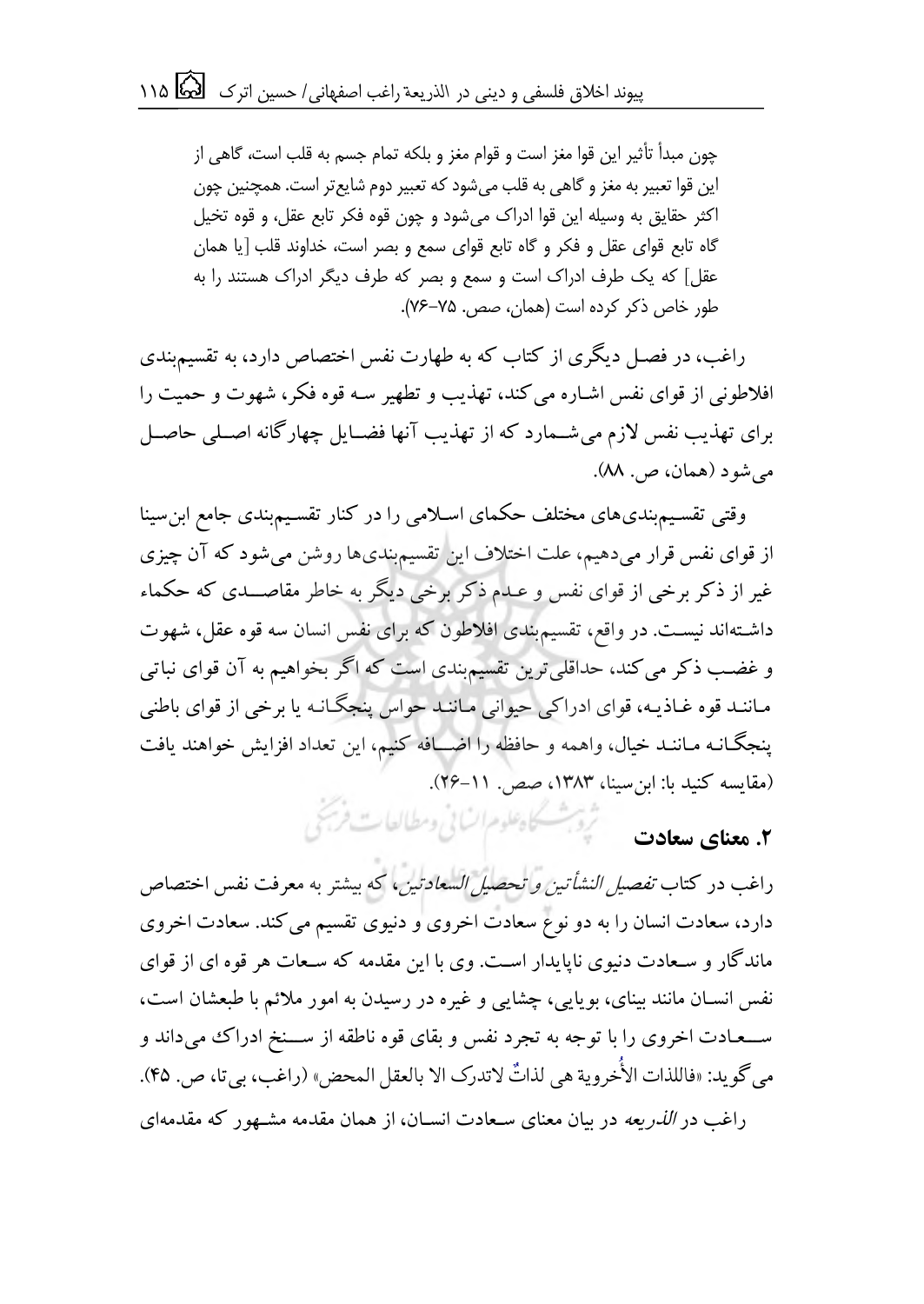ار سطویی است یعنی تسن آنچه وظیفه و کار کرد انسان است و انسان به خاطر آن خلق شده است (ارسطو، ۱۳۷۸الف، ص. ۳۰-۳۱)، آغاز می کند. انسان از آن جهت که تغذیه می کند؛ رشد و از دیاد نسل دارد، مانند گیاهان است و از آن جهت که احساس و حرکت می کند، مانند حیوانات است. بنابراین، انسـانیت انسـان به این امور نیسـت. آنچه انسان را انسـان می کند، علم حق و عمل محکم و اسـتوار اسـت. نه تنها برتری انسان بر موجودات دیگر به این دو است بلکه برتری برخی از انسـانها بر برخی دیگر نیز به همین امور است. فضیلت انسـان بر دیگر موجودات به خاطر قوه نطق اوست وگرنه او حیوانی بیش نیست. انســان با قوه علـم و نطق به ملائكه نزدیک می شود و با قوه غذاء و نکاح به بهائـم. پس هر کس کـه همـت خود را به تربیت قوه فکر با علم و عمل مصـــروف دارد، به افق ملائک ملحق می شـو د و مَلَک ربانی نامیده می شـو د: «إن هذا الا مَلَکٌ کریمٌ» (یو سـف/٣١) و هر کس همت خود را به تربیت قوه شـهوی با اتباع لذات بدنی مصـروف دارد، ملحق به افق بهائم گردد: «و جَعَلَ مِنهُم القَرَدةَ و الخَنازیرَ» (مائده/۶۰) و چون اکثر انســانها در صــورت ظاهر انسسان هسستند، ولی در باطن به تربیت نفس خویش و حقیقت انسسانی خود نيرداختهاند، قر آن مي گويد: «إن هُم الا كَالانعام بَل هُم أضـلٌ سبيلاً» (فرقان/۴۴) و «أنَّ شــرَّ الدَّواب عندالله الصــمُّ البُكمُ الذين لايعقلونَ» (انفال/٢٢). به قرينهٔ «لايعقلون» مشـخص است که مراد از دوابّ در آیه، جنبندگان انسـانی هستند که به خاطر عدم تعقل ملحق به جهاریایان شدهاند(راغب اصفهانی، ۱۴۲۸، صص. ۷۹-۸۰).

وی به زیبایی آیه «وَ هَدَیناهُ النَّجدَین» (بلد/۱۰) بر اسـاس نفس شــناســی انســان چنین تفسیر می کند که چون انسان از سویی دارای قوه شهوی و بهیمی است و از سویی دیگر داری قوهٔ عقل و ربّانی، موجودی مابین حیوان و مَلَک است؛ هم میتواند با اشتغال محض به قوای شهوی و بهیمی به سوی حیوان شدن پیش رود و هم با اشتغال به جکمت و دانش به سوی ملک شدن عروج کند (همان، ص. ۸۱).

راغب چون دیگر حکمای یونانی و اســلامی، کمـال هر موجودی را در عمـل بـه وظایف خاص خود که بهخاطر آنها آفریده شـده اسـت، می داند و بر این اسـاس انسـان کامل را انسـانی می داند که به وظیفه اصلی اش که بهخاطرش خلق شده است، عمل کند. اما آنچه راغب را از دیگر حکیمان و فلاسفه جدا میسازد، بیان چیستی این وظیفه اصلی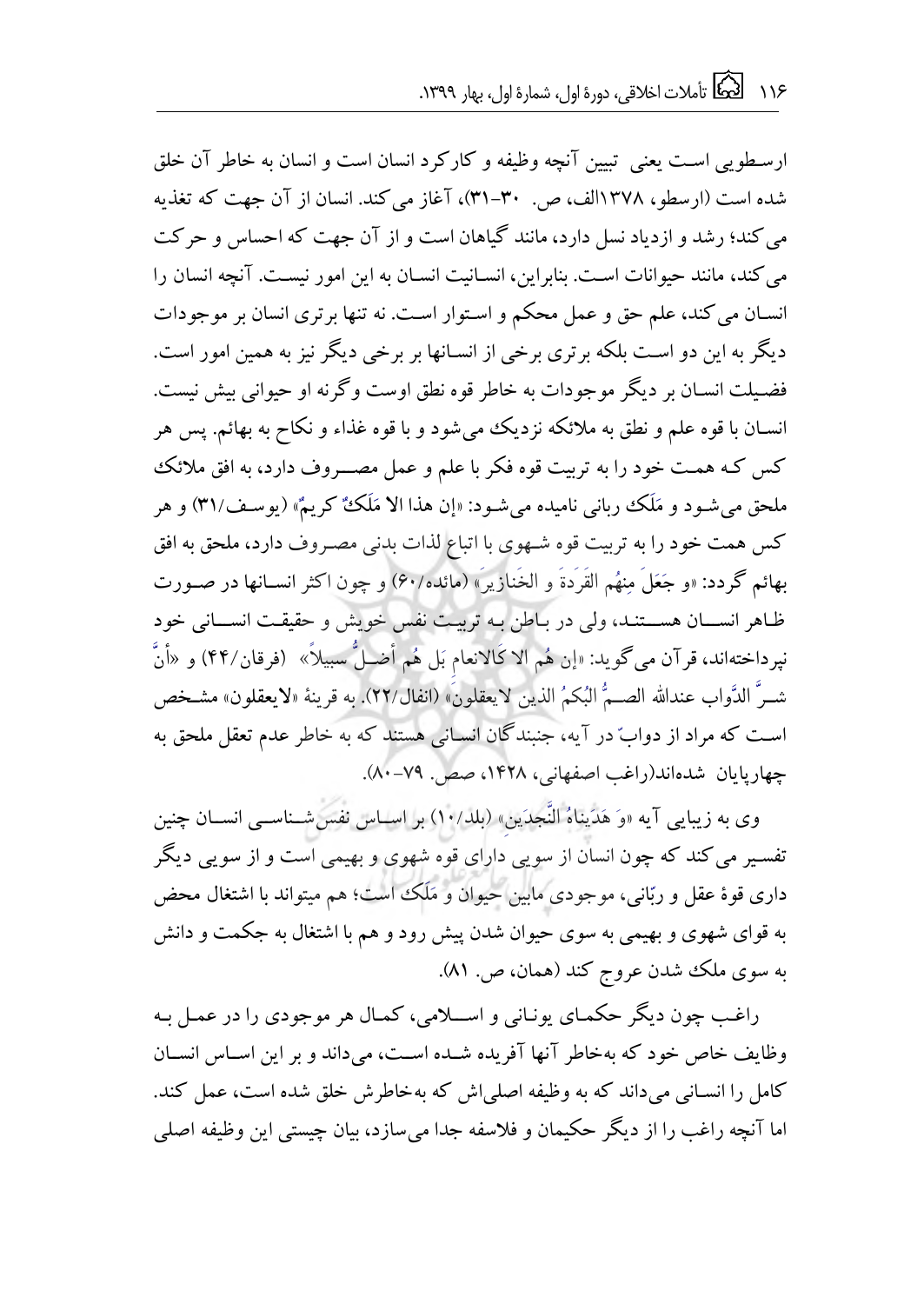انسان است. وی با الهام از قرآن کریم این وظیفه را سه چیز بیان می کند:

۱) عمارت زمین که در آیه «و اســتَعمَرکُم فیها» مذکور اســت و مراد از آن، تهیه ما یحتاج زندگی و معاش خود و دیگران انســـانها اســـت؛ ۲) عبادت خدا که در آیه «و ما خَلَقـتُ الجنَّ و الانسَ الا لِيَعبُـدُون» مذكور اســت و با امتثال اوامر و نواهی خدا میســـر می شــود؛ ۳) خلافت خدا که در آیه «و یَســتَخلِفَکُم فِی الارض فَیَنظُر کَیفَ تَعلَمُونَ» ذکر شـده و آن اقتدا به خداوند متعال، به اندازه طاقت بشـر، در سـیاسـت با بکارگیری مکارم شریعت است. هر کس صلاحیت خلافت الهی، عبادتش و عمارت ارض او را نداشته باشد، بدتر از بهائم است. وی مکارم شریعت را حکمت، عدالت بین مردم، حلم، احسان و فضـل بیان می کند که هدف از کسـب آنها رسـیدن به بهشـت و قرار در جوار خداوند تعالی است (همان، صص. ۸۲-۸۳).

اما مقصود راغب از سیاستی که انسان به واسطهٔ آن مستحق خلافت الهی می شود، چیست؟ وی سیاست را که معنای آن تدبیر امور است، به دو قسم تقسیم می کند: ۱) سیاست نفس و بدن خویش و ۲) سیاست دیگران اعم از خانواده و اهل شهر و مملکت خویش. نکته بسـیار مهم در سـیاســت دیگران از نظر راغب این اســت که «کســی که صـلاحیت سـیاست نفس خویش را ندارد، صلاحیت سیاست دیگران را نخواهد داشت» (همان، ص۸۴). وی این نکته مهم و اساسی را از قرآن کریم استنباط کرده است:

«أَ تَأْمُرُونَ الناس َ بِالبرِّ و تَنسَونَ اَنفُسَكُم و أنتم تَتلُونَ الكتابَ» (بقره/۴۴)؛ «یا أیُّها الذینَ آمَنُوا لِمَ تَقُولونَ مَا لاتَفعَلُونَ»(صف/٢).

از نظر راغب کسبی که نفس خویش را طاهر نکرده باشــد، در عبادت خداوند کامل نبوده و صــلاحیت خلافتش و حکومت بر زمین او را ندارد؛ چرا که خلافت الهی چیزی غیر از اقتدا به افعال الهی به اندازهٔ طاقت خویش نیست و کسی که در نفسش طاهر نباشد، در قول و فعلش کـه هر دو از نفس نشـــأت می گیرنــد، طاهر نخواهد بود و اقتدا به افعال خداوند نتواند کرد. بر همین اســاس اســت که گفته شــده اســت: «البَلَدُ الطیّبُ یَخرُجُ نَبَاتُهُ  $\vdots$ :<br>ن ֧֢ׅ֘ ֚֚֚֬ j,  $\frac{1}{2}$  $\frac{1}{2}$ ֧֘  $\ddot{\phantom{0}}$ ֧֧֦֧֦֧֦֧֦֧֝֟֓֝֝֜֜֜֜֜֜ .<br>Í į .<br>ኋ  $\ddot{\ddot{\cdot}}$ ֪֪֪֪֪֪֪֪֪֪֪֪֪֪֪֪֪֪֪֪֪֪֪֪֪֪֦֪֪֦֪֦֪֪֪֪֪֪֦֪֦֪֦֧֧֧֚֚֚֚֚֚֚֚֚֚֚֚֚֚֚֚֚֚֘֝֓֓֓֓֓֕֓֓֡֬֓֓֓֩֕֩֕֩ <sub>.</sub><br>بِأذنِ رَبِّهِ وَ الَّذى خَبُثَ لايَخرجُ الا نَكَداً» (اعراف/۵۸) و در روايت هست كه «ملائكه وارد .<br>İ :<br>د ֦֧ׅ֡ j  $\mathbf{r}$  $\frac{1}{2}$  $\ddot{\cdot}$ į  $\ddot{\cdot}$ .<br>د ŕ Į ś  $\overline{a}$  $\overline{\phantom{a}}$ ֧֦֧֝֟֓֕֝  $\overline{a}$ í  $\ddot{\phantom{0}}$  $\ddot{\cdot}$ خانهای که در آن سگ باشد، نمی شوند» که مراد از ست همان قلب انسان است و مراد از ســگ همان رذایل اخلاقی مانند حرص، حســـد و نظایر آنها. در نتیجه، تهذیب و تطهیر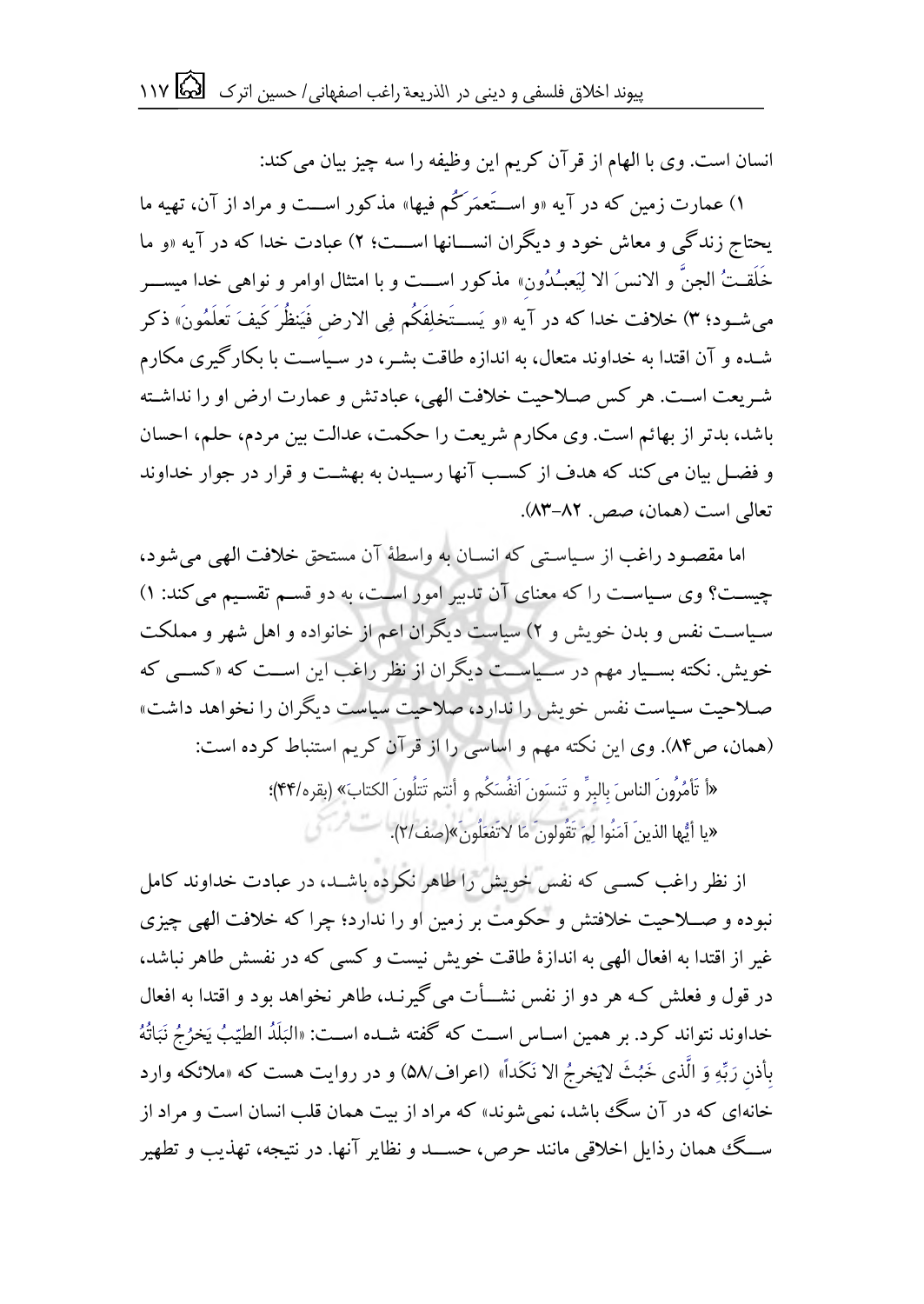نفس لازمه خلافت الهی و غایتی است که انسان به خاطرش خلق شده است و به همین خاطر اســت که خداوند خلیفهٔ خود، حضـــرت خاتم را چنین خطاب می کند: «وَ ثِیَابَکَ فَطَهِّر وَ الرُّجزَ فَاهجُر» كه همان ثياب (لباس) كنايه از بدن اســت و اهل بيت و جانشــينان حضرت رسول را تطهیر می سازد (طبق قرائت علمای شیعه) یا به واسطهٔ وضع دستورات شرعی خاص برای ایشان می خواهد تطهیر گردند (قرائت علمای اهل سنت). (همان، ص.  $(\Delta V - \Delta \hat{z})$ 

آنچه که نفس به واسطهٔ آن تطهیر شده و لایق خلافت الهی می گردد، علم و عمل به عبادات است. آنچه از نفس تهذیبش واجب است، تهذیب قوای سه گانه فکر، شهوت و حمیت است که از تطهیرشان فضایل حکمت و علم، عفت و جود، و شجاعت و حلم و در نهایت از اجتماع آنها عدالت پدید می آید (همان، ص٨٨). در اینجا تأثیریذیری راغب از افلاطون و دیگر حکیمان مسلمان افلاطونی روشـن اسـت. از این٫و، راغب، سـپس به بیان فضایل و رذایل ناشی از قوای نفس می پردازد که در ادامه آنها را ذکر خواهیم کرد.

راغب همچون دیگر حکمـای اســـلامی به خاطر اعتقاد به معاد و زندگی واپســـین، بـالاترین ســعادت را ســعادت اخروی و قرار گرفتن در بهشــت الهی بیان می کند. وی می گوید: «بالاترین و شریفترین نعمت های الهی، سعادت اخروی است که مقصود از آيه «و اما الذين سـُعِدُوا فَفِي الجَنة خالدينَ فيها»(هود١٠٨/) است» (همان، ص ١٠۶). وي سعادت اخروی را چهار چیز میداند: بقاء بدون فناء، قدرت بدون عجز، علم بدون جهل و غنای بدون فقر. اما نیل به سـعادت اخروی ممکن نیسـت مگر به شـرط اکتساب فضایل نفسی و بکارگیری آنها همچنان که قرآن می فرماید: «و مَن أرادَ الآخرةَ و سَعَی لها سَعیَها و هو مؤمنٌ فَاوِلئکَ سَعَیُهم مَشكوراً» (اسراء/١٩). اصول فضایل نفسی چهار است: عقل که کمال آن علم است؛ عفت که کمال آن ورع است؛ شجاعت که کمال آن مجاهدت است و عدالت که کمال آن انصـاف اسـت که از آن تعبیر به دین می شـود. اما فضـایل نفسی تمام و کمال نمی شود مگر با اکتساب فضایل بدنی که آنها نیز از نظر راغب چهار چیزند: صحت، قدرت، زیبایی و طول عمر. اما فضایل بدنی نیز به کمک فضایل خارجی و بیرونی کامل می شـود که آن نیز چهار چیز است: مال، اهل، عزت و بزرگی خاندان. از نظر راغب هیچ راهی برای کسب فضایل بیرونی وجود ندارد مگر به توفیق الهی. و توفیق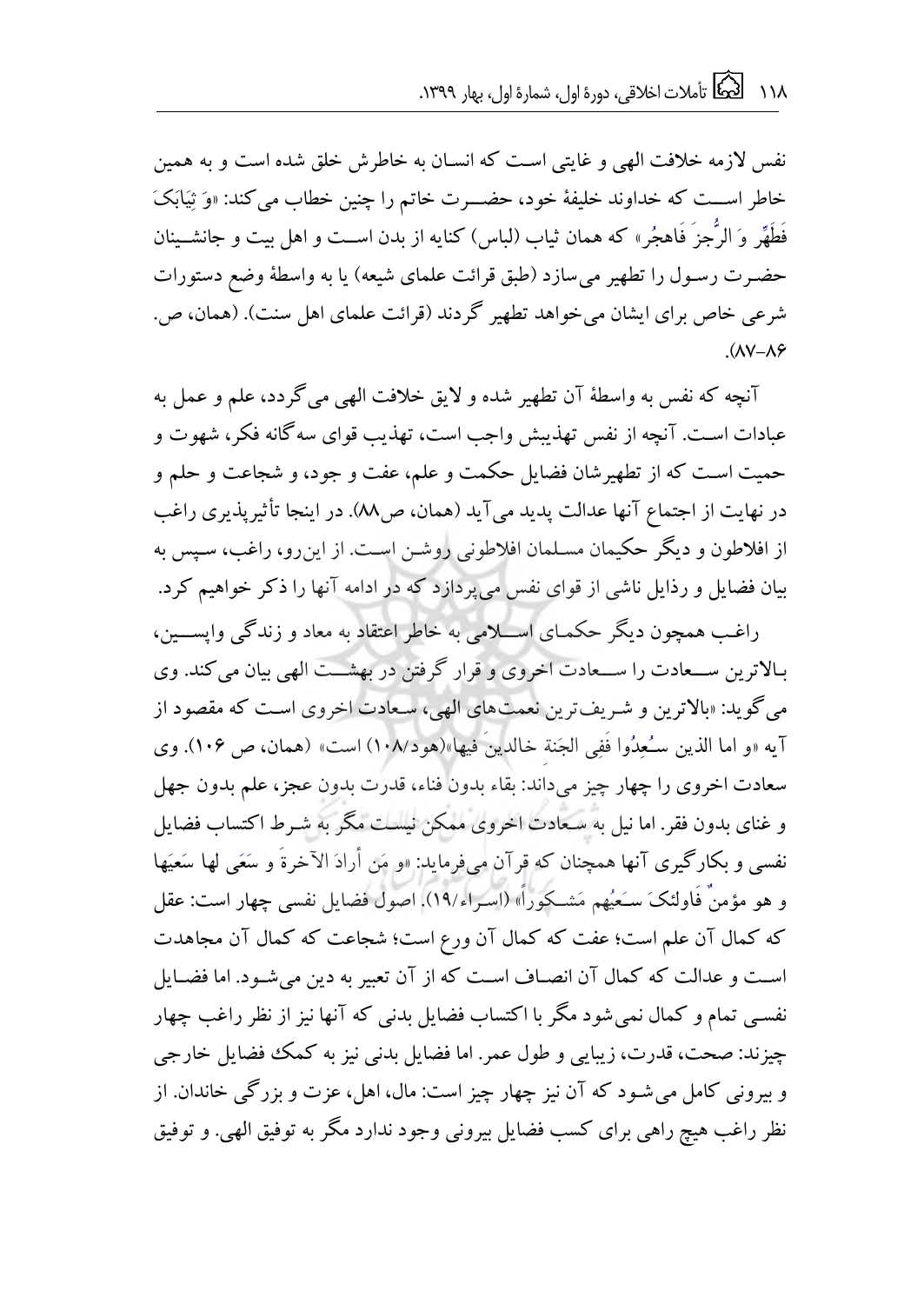الهی چهار چیز اسـت: هـدایـت الهی، رشــد الهی، تســدید الهی و تأیید الهی (همان، صص ۱۰۶-۱۰۷). در نتیجه از نظر راغب سعادت انسان امری است که با لطف و مساعدت الهی میسر میشود. وی در *المفردات* در تعریف سعادت چنین می گوید: «السَعدُ و السعادةُ ֧֦֧֦֧֦֧֦֧֦֧֦֧֦֧֚֬֝֝֜֜ l, ֦֧  $\ddot{\ddot{\ }}$ ï معاونةُ الأمور الالهية للأنسان على نيل الخير» (راغب، بيتا ب، ص ٣٠۶) در نهايت، جميع این اقسـام، بیسـت قسم است که از میان آنها تنها چهار قسم فضایل نفسی اکتسابی است. دقیقاً مشـخص نیست که راغب چرا از بین فضایل بدنی و بیرونی بی شمار تنها به ذکر این چهارگانههای خاص می یردازد؛ مخصــوصـــاً که رابطهٔ کمال و تمامیت آنگونه که وی مدعی است، مین اغلب آنها وجود ندارد. توجیه فضــایل نفســانی چهار گانه با توجه به تاریخ اخلاق فضیلت اسـلامی روشن است که تأسی به نظریه فضیلت افلاطون و تناسب آن چهار فضیلت با قوای نفس است؛ اما چطور می توان زیبایی و قوت جسمی را شرط رسیدن به به فضایل نفسانی چون عفت و عدالت یا کمال آنها دانست!

وی در پایان، اصالت را به سعادت اخروی داده و می گوید:

»بدان که فضیلت کامل و سعادت حقیقی همانا خیرات أخروی است و سعادت خواندن غیر آن یا به اعتبار کمک بودن در نیل به آن است یا به اعتبار نافع بودن در آن. پس هرآنچه که بر خیری و سعادتی یاری رساند، خود خیر و سعادت است« )همان، ص.  $\Lambda$ 

وی با ذکر حدیثی از پیامبر اکرم(ص) که فرمودهاند: «لاَخَیرَ فی خَیرٍ بَعدهُ النارَ و لاشرَّ  $\frac{1}{2}$  $\overline{a}$ ;  $\frac{3}{2}$  $\frac{1}{2}$ ز<br>ڊ í J  $\vdots$ ė .<br>,  $\overline{a}$  $\ddot{\cdot}$ ; فی شــرِّ بَعدَهُ الجنة»، خیر مطلق را بهشـــت و شــرّ مطلق را جهنم بیان می کند. و در نها<u>،</u> í Í  $\frac{1}{2}$ ڊ می گوید:

«و اما سعادت مطلق زندگی نیکو در آخرت است و آن همان چهاری است که پیشتر ذکر آنها گذشت: بقاء بدون فناء، قدرت بدون عجز، علم بدون جهل و ثروت بدون فقر» (راغب اصفهانی، ۱۴۲۸، ص. ۱۰۹).

توجه بـه این نکتـه لازم اســت که گرچه جوهره و بن مایهٔ بحث راغب از ســعادت برگرفته یا نشأت گرفته از اخلاق یونانی و نظریه ارسطو در باب سـعادت است؛ چرا که ارسطو سعادت انسان را غایت جامعی از فضایل عقلی، اخلاقی و خیرات بیرونی می داند (ارسطو، ۱۳۷۸الف، صص. ۳۹۱-۳۹۲)، ولی راغب این اندیشه را چنان با اندیشهٔ دینی و قرآنی درهم آمیخته است که اندیشهای کاملاً اصیل و اسلامی به نظر می رسد و نشانی از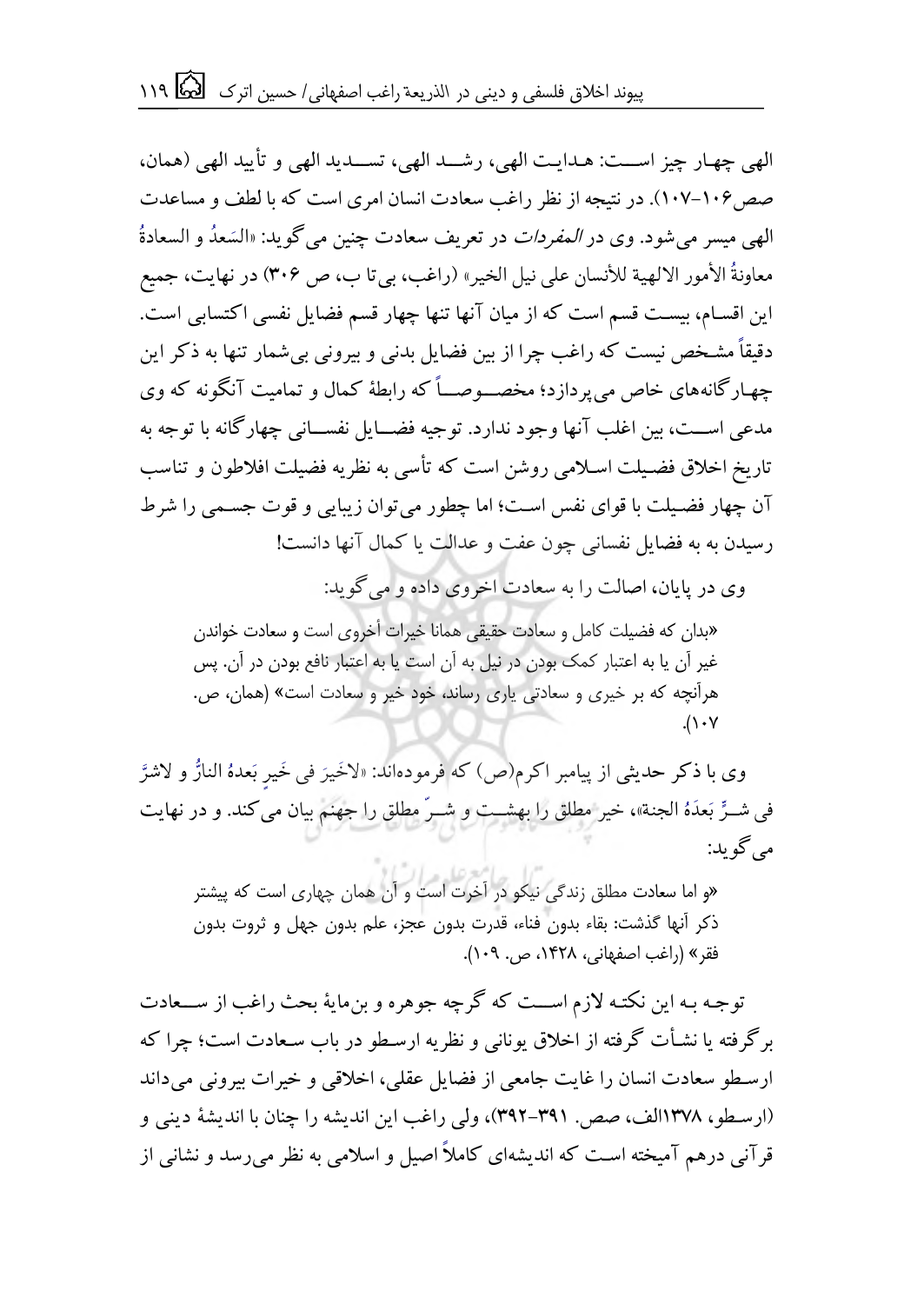سرشت فلسفی و یونانی آن نیست. وی، بر خلاف ارسطو، اولاً سعادت حقیقی و غایی را سعادت اخروی و ورود به جنت الهی بیان می کند؛ سپس با زیر کی و خوش طبعی، تلاش می کند در ازای فضـایل چهار گانه اصـلی اخلاقی افلاطونی (حکمت، عفت، شـجاعت و عدالت)، برای هر قسم از اقسام دیگر فضایل و خیرات اعم از اخروی، بدنی و بیرونی نیز چهار قسم ذکر کند و نظریه خود را منظم و نظاممند سازد. اما مهمتر از همه این است که تمام اقسـام این فضـایل مشروط به توفیق و تأییدات الهی است نه مشروط به بخت و اقبال که در نظریه ارســطو در مورد خیرات بیرونی به چشـــم می خورد. رابعاً او اصـــالت را به سعادت اخروی داده و بقیه فضایل و خیرات را از باب کمک و پاری به نیل به سعادت اخروی، خیر و نعمت خوانده است در حالیکه در اندیشه ارسطو این فضایل خود اصالت دارند و سعادت اخروی اصلاً مطرح نیست (اترک، ۱۳۹۵، ص. ۲۶۲).

نکتهٔ مهم در نظریه ســعادت راغب توجه وی به خیرات بیرونی و نعمات و مواهب مادی است. برخلاف برخی از عرفا و عالمان اخلاق اسلامی که توصیه به فقر و دوری از مال دنیا می کردند و فضــیلت زهد بالاترین فضــیلت می خواندند، راغب خیرات و لذات مادی را برای سعادت کامل انسان لازم می داند. وی همچون ارسطو که تحقق و عمل به برخی فضایل اخلاقی چون سخاوت، گشاده دستی، بزرگ منشی، را منوط به برخورداری از پول و ثروت و مصرف آنها برای دیگران و مقاصد خیر خواهانه می دانست، معتقد است کـه خیرات بیرونی مانند بال پرندگان انســـان را در رســـیدن به ســـعادت حقیقی کمک می کنند. وی در مورد مال و ثروت می گوید: بســیاری از فضـــایل مانند قرب و نزدیکی حاصل از پرداخت زکات و انجام مناسک حج، هستند که بدون مال و ثروت نمی توان به آنها نایل شد. به همین خاطر است که پیامبر اکرم (ص) فرمودهاند: «نِعمَ العَون عَلَمِي تَقوَى الله المـالُ» و از خـداونـد طلـب غنا و ثروت در کنار هدایت و تقوای می کنند: «اللهمَّ أنّی ڋ ֧֘֒ ة أسُـئلکَ الهُدَى و التُّقَى وَ العِفَّةَ و الغِنَى». اهل و عیال نیز در رسـیدن به سـعادت انســان را ì į  $\frac{1}{4}$ ì ì .<br>.  $\overline{a}$  $\ddot{\cdot}$  $\ddot{z}$  $\frac{1}{1}$  $\frac{1}{2}$  $\overline{\phantom{a}}$ كمك مي كنند؛ «نِعمَ العَون عَلى الدِّينِ المرأةُ الصــالحةُ». در روايات آمده اســت كه عمل i  $\ddot{\ddot{\ }}$  $\ddot{\tilde{c}}$ ī  $\overline{\phantom{0}}$ ֧֦֧֦֧֦֧֦֧֦֧֦֧֦֧֦֧֦֧֦֧֦֧֦֧֕֝<br>֧ׅ֜֝֜֜ Ĭ, ć رَ<br>ک į ś ֧֦֧֢֢֧֢֢֧֚֚֚֬֝֝֜ Í  $\ddot{\phantom{0}}$ انســان با مرگش قطع می شــود مگر از ســه جهت: صــدقه جاری؛ علمی که به آن منتفع شوند؛ و فرزند صالحی که برایش دعا کند. همچنین، همسر صالح، کمک و عون بر دین مرد معرفی شـده اسـت (همان، صـص. ١١٠-١١١). حسـب و نسـب شـريف و از خاندان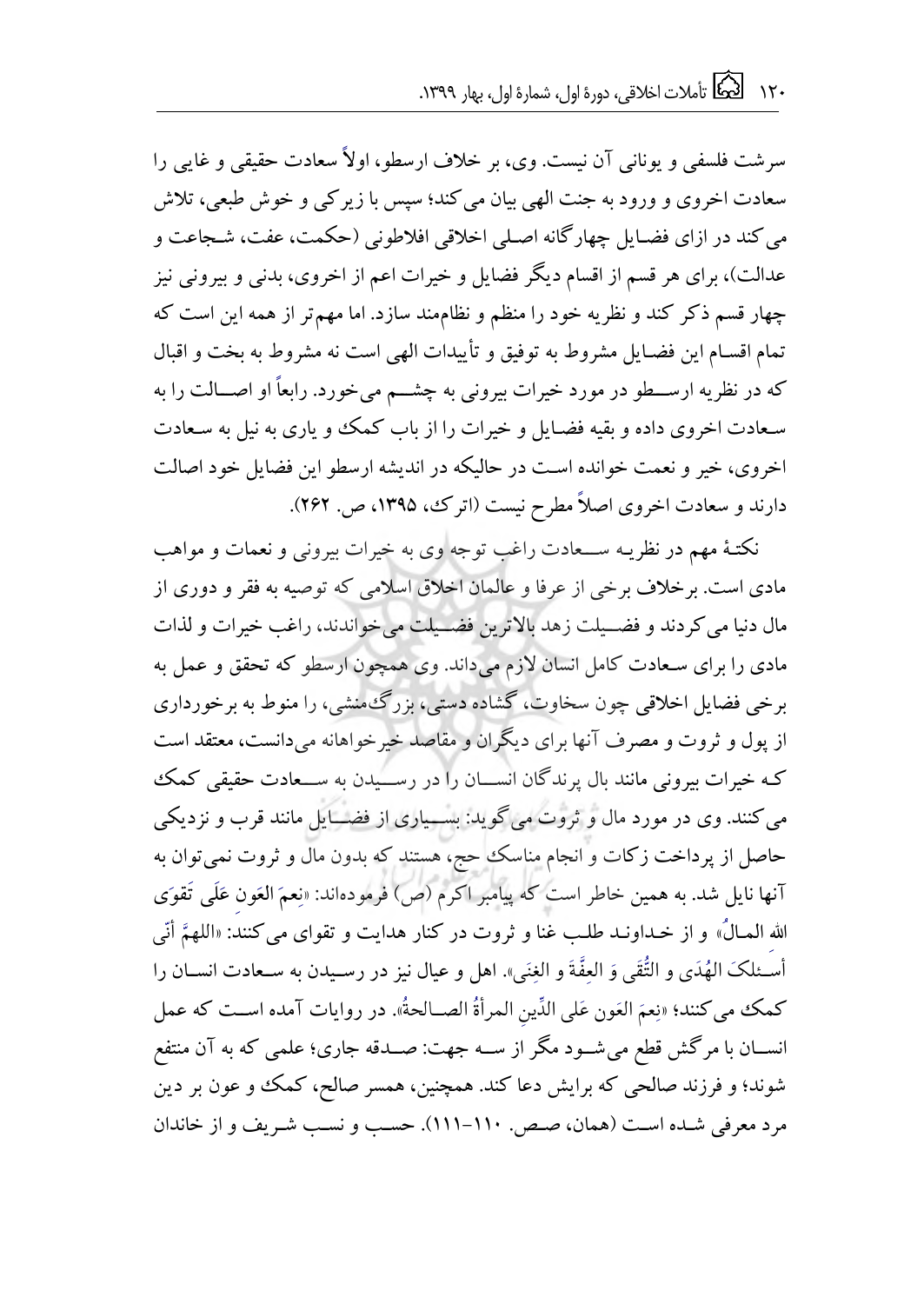بزرگ بودن نیز فضیلت است و انسان را در سعادت کمک می کند؛ چرا که اخلاق نتیجه مزاج است و مزاج پدر به پسر منتقل می شود؛ همانطور که صورت ظاهری و رنگ فرزند شبیه یدر و اجدادش می شود (همان، ص. ١١٢). فضایل بدنی نیز به سعادت انسان کمک می کنند همانطور که قرآن کریم می فرماید: «أنَّ اللهَ اصـطفاهُ عَلیکُم وَ زَادَهُ بَسطَةً فِی العِلم و الجسم» (بقره/۲۴۷). زیبایی صورت، حکایت از حسن باطن دارد و به همین خاطر انبیاء<sup>ً</sup> صورتی زیبا داشتهاند. اما طول عمر نیز باعث برخوردای انسان از سعادت دنیوی بیشتر که شرط نیل به سعادت اخروی است، خواهد بود (همان، صص. ۱۱۳-۱۱۵).

**.3 رابطة اخالق و قوای نفس** 

ویژگی اخلاق فضــیلـت بـه عنوان یکی از نظریات کلان در اخلاق هنجاری و به عنوان رقیب نتیجه گرایی و وظیفه گرایی این است که اخلاق مندی و اخلاق گرایی را بر اسـاس مفهوم سـعادت که مطلوب ذاتی هر انسـانی اسـت، تبیین و تحلیل میکند؛ به این شیوه که چون هر انسـانی طالب سعادت حقیقی است، راه و شرط رسیدن به سعادت انسانی کسب فضـــایــل اخلاقی و عمل به وظایف اخلاقی اســـت. بنابراین، اخلاق مندی از باب مقدمه واجب واجب خواهد بود. راغب بعد از بحث از سـعادت و قوای نفس در فصـول ابتدای الذریعهٔ در ادامه وارد بحث فضایل اخلاقی اصلی و فرعی مربوط به هو قوه می شود. وی به طور کلی فضیلت، اعم از فضیلت اخلاقی و غیراخلاقی (مربوط به حوزهٔ غیر اخلاق) بـه داشــــتن چیزی اضــــافه که عامل مزیت و برتری یک فرد بر افراد دیگر یا یک ننوع بر انواع دیگر میشود، تعریف می کند.

» اما فضیلت اسمی است بر چیزی که به وسیله آن برای انسان مزیتی بر دیگران حاصل شود. فضیلت، اسم برای چیزی است که به وسیله آن به سعادت رسیده شود یم و ضد آن رذیلت است» (همان، ص. ١٠٩).

بر همین اساس، وی خیرات بیرونی مانند زیبایی، سلامت جسمی، خانه، همسر، اولاد، عشــیره و قبیله را نیز «فضـــائل مطیفه» (فضـــایل بیرونی) نامگذاری میکند؛ چرا که عامل مزیت و برتری یک فرد بر دیگران است. در نتیجه، فضایل اخلاقی هم باعث برتری فرد از نظر خُلقی و نفســی بر دیگران خواهد شــد و کســب این فضــایل برای نیل به ســعادت ضروری است.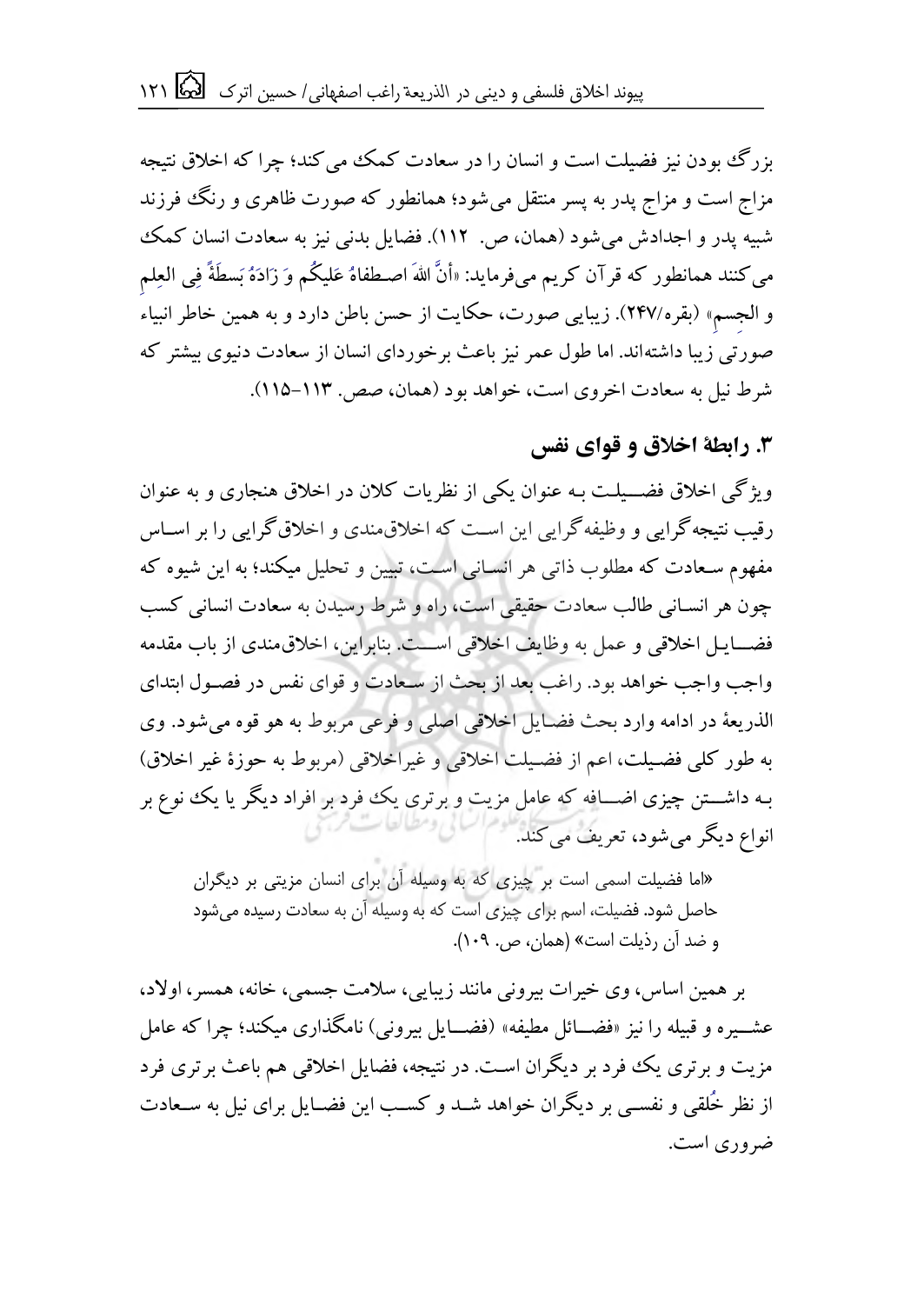وی اقسـام خیرات و فضـایل را پنج نوع اخروی، نفسی، بدنی، خارجی و توفیقی ذکر می کند که پیش تر در موردشـان بحث شـد. وی به صـراحت بیان می کند که «راهی برای وصـول به سـعادت حقیقی اخروی نیسـت مگر از طریق اکتسـاب فضائل نفسانی» (همان، ص ١١٠). به همین خاطر است که خداوند در آیهٔ شریفه فرموده است: «وَ مَن أَرَادَ الآخرةَ  $\ddot{\cdot}$  $\ddot{\phantom{a}}$ .<br>د Í  $\frac{1}{2}$ Ļ ś í .<br>, وَ سَعَى لَها سَعيَها وَ هُوَ مُؤمِنٌ فَأُولَئكَ كَانَ سَعيُهُم مَشكُوراً» (اسـراء /١٩). مراد از سعى و :<br>Í  $\leq$ 5 í ;<br>,  $\vdots$  $\ddot{\phantom{0}}$ í - $\frac{1}{2}$  $\ddot{\phantom{0}}$ ζ  $\leq$  $\overline{\phantom{a}}$  $\ddot{\phantom{0}}$  $\frac{1}{1}$ į ֧֦֧֦֧֢֦֧֦֧֧֦֧֧֦֧֧֦֧֧֦֧֧֦֧֧֦֧֧֦֧֦֧֦֧֦֧֦֧֚֬֜֓֓֓֜֓֕֓֜֓֜֓֜֓֜֓֓  $\frac{1}{2}$ ؋  $\ddot{\phantom{0}}$  $\frac{1}{2}$ :<br>: í .<br>9 ֧֦֧֢֦֧֢֦֧֢֦֧֚֚֚֬ رَ<br>گ ,  $\overline{\phantom{a}}$  $\ddot{\phantom{0}}$  $\frac{1}{2}$ .<br>\* 1  $\frac{1}{1}$ J í **.** , تلاش برای رسیدن به سعادت اخروی همان کسب فضائل نفسی و اخلاقی است.

اما راه کســـب فضـــایل اخلاقی اصـــلاح قوای نفس اســـت: «أنّ طهارة النفس تکون بأصلاح القوی الثلاث» (همان، ص ۹۵). اصلاح قوهٔ فکر یا عقل به یادگیری و تعلم است، به نحوی گه عقل بتواند بین حق و باطل در اعتقادات، و بین صـــدق و کذب در گفتار و بین زشت و زیبا در افعال تمییز قائل شود. اصلاح قوه شهوی به عفت است و اصلاح قوهٔ غضب یا حمیت به حلم است که از آن شجاعت پدید آید. وی به مانند افلاطون و دیگر حکمای اســلامی می گوید با اصــلاح این قوای ســه گانه برای نفس فضــیلت عدالت و احســـان پدید می آید که همانا عدالت جامع مکارم و طهارت نفس و جامع اخلاق نیک است (همان، ص. ۹۵). بر این اساس، راغب چون دیگر حکمای اسلامی تعداد فضائل اخلاقی اصــلی را چهـار فضــيلت حکمت، عفت، شــجاعت و عدالت میداند، البته با تفاوتهای جزئی در ترتیب و رابطهٔ تولیدی آنها از فضائل دیگر.

وی بر همین اســاس، آیهٔ «إنّمَا الْمُؤْمِنُونَ الّذِینَ آمَنُوا باللّهِ وَرَسُــولِهِ ثُمّ لَمْ یَرْتَابُوا وَجَاهَدُوا رَ<br>گ  $\overline{\phantom{0}}$ ĺ ֧֧֓<sup>֓</sup>֧֓ ۮ  $\vdots$ י<br>נ ;  $\frac{1}{2}$ ֦֧ í Į ֧֦֧֢֧֦֧֢֧֦֧֚֬֝֜֜֜֜֜֜  $\ddot{\ddot{\cdot}}$ ڗ  $\ddot{\phantom{1}}$ ļ ֦֧ Ï  $\overline{\phantom{a}}$ í  $\overline{1}$  $\ddot{\phantom{a}}$ <u>د</u> į í  $\ddot{\cdot}$  $\ddot{\zeta}$  $\overline{\phantom{a}}$ .<br>İ j ĺ,  $\ddot{\varsigma}$  $\vdots$ ە<br>l i Ĵ ֘  $\vdots$  $\vdots$ بِامْوَالِهِمْ وَانْفسِـهِمْ فِي سَبِيلِ اللَّهِ اوْلَئِكَ هُمُ الصَّادِقُونَ» (حجرات\1۵) را چنان تفسير مي كند .<br>.  $\overline{a}$ ,<br>.  $\frac{3}{2}$  $\overline{a}$ į .<br>9 ۔<br>آ  $\ddot{\cdot}$ i,  $\ddot{\phantom{0}}$  $\ddot{\ddot{\ }}$ ì i. ֦֧֜֡֜  $\overline{a}$ ֧֖֧֢ׅ֧ׅ֧ׅ֧ׅ֧֚֚֚֚֚֚֚֚֚֚֚֚֚֬֝֝֜֜֓֡֬֓֜֓֡֬֜֓ ֧֧֢֧֢֚֚֚֚֚֬֝֓֓֡֓֓֡֓֡֓֓ زَ  $\ddot{\phantom{0}}$  $\ddot{\phantom{0}}$ í j ĺ  $\overline{\phantom{a}}$  $\overline{\phantom{a}}$ í  $\overline{1}$ í  $\overline{\mathbf{C}}$ ì .<br>\*  $\cdot$  $\overline{\phantom{a}}$ ë ֦֧ Ĵ ì ļ -<br>i که این فضـایل اصـلی از آن اســتنباط شـود. وی می گوید ایمان به خدا و رســول که در ابتدای آیه آمده است، از اصلاح قوه فکر و از آن، فضیلت علم و حکمت حاصل می شود و فضــایل عفت و جود از مجاهدت با اموال و انفس پدید میآیند که مربوط به اصـــلاح قوهٔ شـهوی هسـتند و از اصـلاح قوهٔ حمیت، شـجاعت و حلم پدید می آیند (همان، ص. .(9 $\varphi$ 

این چهار امهات فضـائل نفسی هستند که از آنها فضائل فرعی بیشماری یدید می آید. راغب فضــایل خوش فکری، حافظهٔ خوب، فطانت، اســتواری رأی و نظر، فهم خوب، قدرت یادگیری خوب را از جملهٔ فضـــایل فرعی قوهٔ فکر ذکر می کند. فضـــایل جود و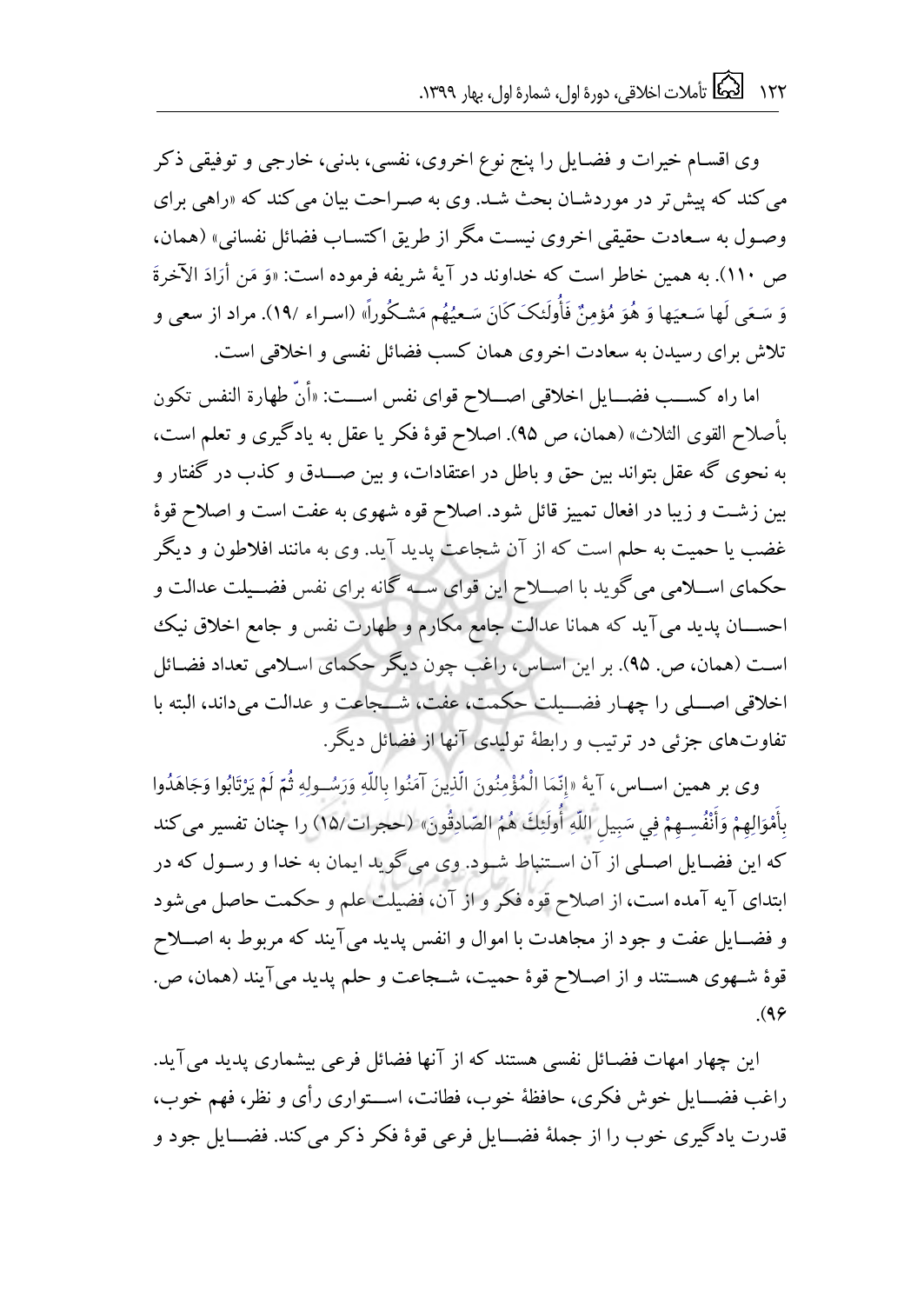بخشش در زمان داشتن و صبر در زمان سختی و نداشتن از تقویت قوهٔ حمیت و فضیلت شــجاعت؛ و فضـــائل قناعت، امانتداری از تقویت قوهٔ شـــهوی و عفت یدید می آیند. از تقویت عدالت، فضـــائل رحمت، حلم، عفو، انســـانیت و کرم پدید می آیند. دلیل اینکه راغب، انســانیت و کَرَم را جامع همه فضـــایل بیان می کند این اســت که معتقد اســت، انسانیت، به فضایل نفسی مختص به انسان گفته می شود و هر انسانی به اندازه برخورداری از این فضـایل نفسـی، مسـتحق نام انسانیت است. اما کَرَم، اسم برای جمیع اخلاق و افعال محموده است وقتی که به طور فعلی در انسان ظاهر شوند. حریت نیز این چنین است جز اینکه حریت در مورد کســـی بـه کار می رود که مطامع و اغراض دنیوی ندارد. تفاوت دیگر حریت بـا کرم این اســـت که حریت هم در مورد امور کوچک وهم بزرگ بکار برده می شـود و کســی که حتی مال اندکی در راه خدا انفاق کند، حریت به آن اطلاق می شـــود؛ ولی کرم تنها در امور بزرگ و نیکی های با حجم بالا بکار میرود. هر کرمی حریت است، ولی هر حریتی کرم نیست. راغب این دو فضـیلت را از فضـائل مختص مردان می داند (همان، صص. ۱۱۵-۱۱۷).

همانطور که فضـائل اخلاقی از اصلاح قوای سه گانه پدید میآیند، رذایل نفسانی نیز از نظر راغب از فساد این سه قوه حاصل می شوند. وی بدون اشاره به قاعده اعتدال و حد وسط ارسطو، رذایل حاصل از قوای نفس را هشت عدد ذکر می کند.. در نتیجه می گو ید:

»پس جمیع رذائل از فساد این قوای سهگانه ایجاد میشوند: از فساد قوه فکر، جربزه و بلاهت، از فساد قوه شهوی، [رذایل] شَرَه و خُمود شهوت، از فساد قوه حمیت، [رذایل] تهور و جبن حاصل میشود و از حصول این امور یا حصول بعضی از آنها، ظلم یا انظلام پدید می آید. پس جمیع اصول فضائل خُلقی چهار و جمیع رذائل خُلقی هشت هستند« )همان، صص. 11-11(.

روشـن اسـت که راغب در بحث فضـایل و رذائل اصـلی متأثر از دیدگاه افلاطونی – ارسطویی و تابع دیدگاه حکمای اسلامی پیش از خود مانند کندی، مسکو یه و ابن سینا اسـت.' وی گرچه به صراحت قاعده اعتدال ارسطو در مورد فضایل اخلاقی طرح نکرده

 $\overline{a}$ 

<sup>&#</sup>x27;. افلاطون بر اساس تقسیم.بندی سه گانه خود از قوای نفس، چهار فضیلت اصلی حکمت، شجاعت، عفت و عدالت برای نفس قائل است. (نک. افلاطون، **جمهوری**، ۱۳۶۷، ج ۲، ص ۱۰۱۰).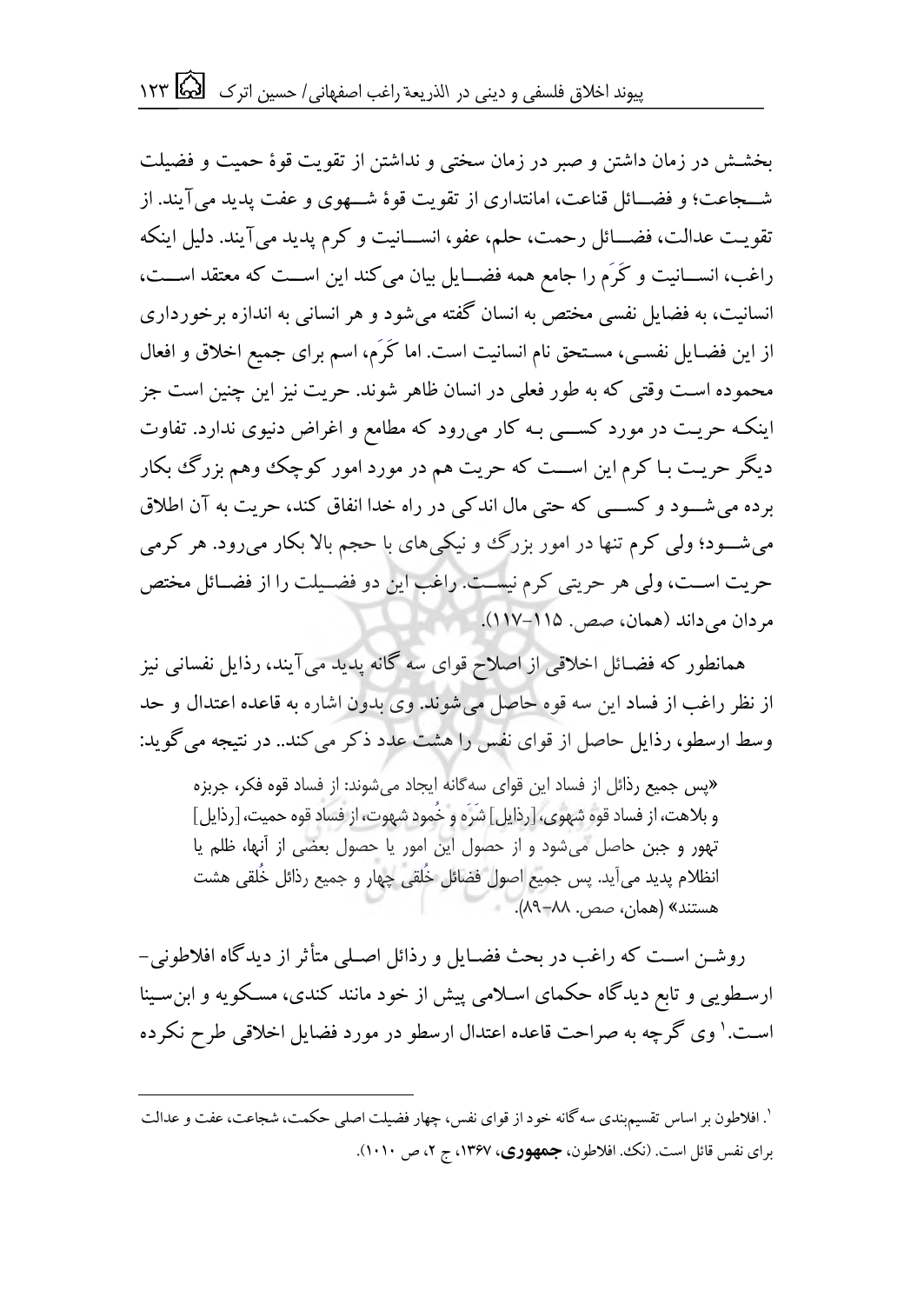اســت، ولی کاملاً روشــن اســت که آن را پذیرفته و بر همان مبنا نظریه اخلاقی خود را طرح می کند. چون تنها در صـورت پذیرش این قاعده -که می گوید هر فضـیلتی در حد وسط میان دو رذیلت، یکی در جانب افراط و دیگری در جانب تفریط است (ارسطو، ۱۳۷۸الف، ص49)- می توان تعداد رذایل اصلی مقابل با فضایل چهارگانه اصلی را هشت دانست. البته وی تصریحاتی نیز به توسط فضایل اصلی عفت، شجاعت و عدل بین رذایل افراط و تفریط دارد (نک. راغب اصفهانی، ۱۴۲۸، صص. ۲۲۴، ۲۳۲، ۲۵۰).

**.4 فضایل چهارگانه اصلی** 

همانطور که گفته شـــد، اندیشـــهٔ راغب در چهار دانســـتن فضــــایل اصـــلی اخلاقی یعنی حکمت، عفت و شـجاعت فضـایل اصـلی مربوط به سـوه قوه نفس و فضـیلت عدالت به عنوان فضـیلت جامع آنها اندیشـه ای کاملاً فلسـفی و متخذ از فلسـفهٔ افلاطون و حکیمان مســلمان افلاطونی پیش از خود اســت. وی چهار بخش از کتاب خود را به این فضــایل جهارگانه اصلی، رذایل مقابل آنها و دیگر فضایل و رذایل فرعی مرتبط به آنها اختصاص داده است. اما همانطور که قبلا اشاره شد ویژگی بحثهای راغب تلفیق یان مباحث فلسفی اخلاقی با آیات، روایات و دین مبین اسلام است.

### **1-4 . فضیلت عقل**

فصـل دوم کتاب دربارهٔ فضـیلت عقل، علم، نطق و دیگر فضایل متعلق آنهاست. وی در ابتدای فصـل، فضـیلت بودن عقل برای انسـان را نه مانند ارسـطو از راه قیاس انســان با حیوانیات، بلکه با استناد به روایات و آیات اثبات می کند (مقایسه کنید با: ارسطو، ۱۳۸۷الف، ص. ۳۰-۳۱). اولین جملهٔ این فصل چنین آغاز می شود:

«العقل اول جوهر أوجده الله تعالی و أشرفه بدلالة ما روی عن النبی علیه الصلاة و السلام أنه قال: «أول ما خلق الهه تعالی العقل، فقال له أقبل فأقبل ثمَّ قال له أدبر فأدبر ثمَّ قال: و عزتبی و جلالبی ما خلقت أکرم علیَّ منک؛ بک آخذ و بک أعطي و بک أثيب و بک أعاقب» (راغب، ١۴۲۸، ص. ١٣٣).

همچنین با اســتناد به روایت «لادینَ لِمَن لاعقلَ لَهُ» ارزش مســلمان را به میزان عقلش بیان می کند و خلیفهٔ اللهی انســان را بهخاطر عقل می داند (همان). وی با اســتناد به آیات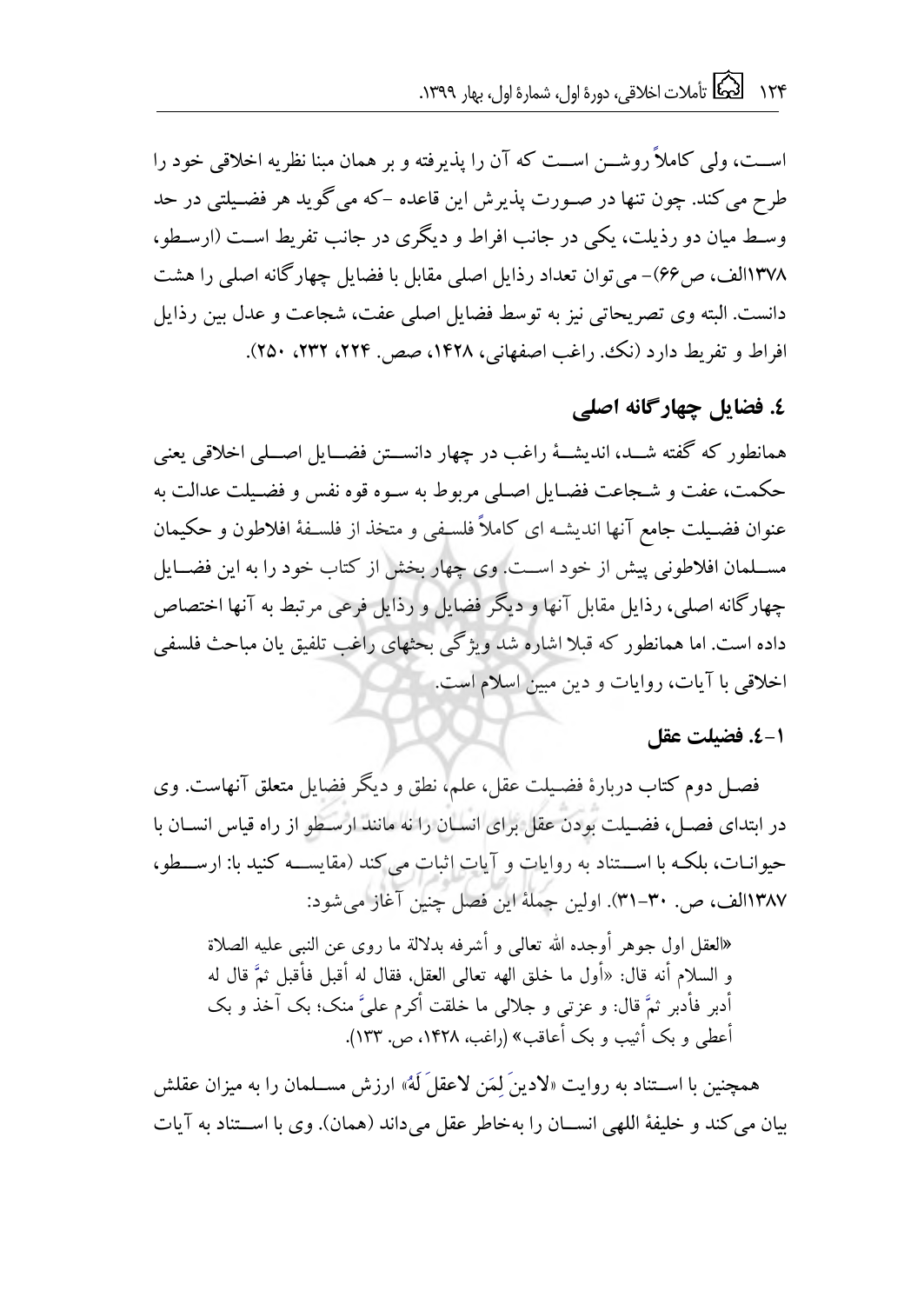«اللَّهُ وَلَّيُّ الَّذِينَ آمَنُوا يُخْرِجُهُم مِن الظُّلماتِ إلَىَ النُّورِ» (بقره/٢٥٧) نور را به علم و ظلمت را ֦֧֦֧֦֧֦֧֦֧֦֧֦֧  $\ddot{ }$  $\overline{\phantom{a}}$ j i  $\ddot{\phantom{0}}$  $\vdots$ ļ ۹<br>.  $\frac{1}{2}$ ;<br>, ź ֧֚֚֚֓<br>֛ ۮؚ ś í  $\ddot{\phantom{0}}$  $\frac{1}{2}$  $\ddot{\phantom{0}}$ j .<br>, ļ į به جهل؛ و آيهٔ «وَ کَذَلِک أوحَيْنَا اِلْيَکَ رُوحَاً مِن اَمرِنَا» روح را به علم؛ و آيهٔ «و مايستوی الأحیاء و لا الأموات» (فـاطر/٢٢) حیـات را بـه علم و ممـات را بـه جهل تعریف می کند (همان، ص. ١٣٨). وی ضمن بیان تفاوت میان علم، معرفت، درایت و حکمت، فضـایل فرعی متعددی که حاصـــل از عقل هســـتند را ذکر می کند، مانند: ذکاء (ســـرعت قطع به حق)، ذهن (ادراک حق در امور اختلافی)، فهم، خـاطر (حرکـت فهم بـه ســـوی درک چیزی)، وهم (قبول قول حق)، خیـال، بـدیهـه (دانســـتن چیزی بـدون فکر)، رویـّـهٔ (فکر واندیشه)، کیس (قدرت استنباط خوب)، ظنّ (حدس صائب)، فراست و … (نک، همان، صص. 125-115(.

نکتهٔ مهم دیگر در نظریه اخلاقی راغب که به حق باید آن را اخلاق فضیلت اسلامی و قرآنی نامید، که تداعی گر نقشی است که آکوئیناس در قرون وسطا در اخلاق فضیلت مسیحی داشت، است، افزودن فضایل دینی به فضایل اخلاقی است. وی در همین بخش، ثمرهٔ عقل را معرفت بالله و طاعت او ذکر می کند و می گوید:

«أشرف ثمرة للعقل معرفة الله تعالی، و حسن طاعته و الکف عن معصیته و علی ذلك قوله (ع): «العقل ثلاثة أجزاء: جزء معرفة الله و جزء طاعة الهه و جزء الصبر عن معصية الله» (همان، ص. ١۵٣)».

وی سپس وارد بحث نبوت و نقش عقل در تشخیص صحت نبوت می شود و عقل و رسول را در هدایت خلق همتراز عنوان می کند. در ادامه، فضیلت ایمان را به عنوان یکی دیگر از ثمرات قوه عقل بیان می کند (همان، ص. ۱۵۶–۱۶۲).

جهل رذیلت مقابل عقل و علم است که رذایل فرعی حاصـل از آن یا در ارتباط آن عبارتند از: جنون، حمق (کمی توجه به روش حق در کسب معرفت)، رقیع (احمق کسی که امر محال را پـذیرد)، احمق (نـاقص العقـل)، غمـارت (کمی تجربه در امور عملی)، خرق (جـاهـب لـه علوم عملیـه)، غیّ (تبیعـت از هوی)، ضـــلالـت (جهل مرکب و عدم تشـخیص حق در اقوا و عقاید)، دهاء (حیله گری)، جربزه، خب (بکار گیری تیزهوشــی و مکر در امور دنیوی، کوچک و بزرگ )(همان، صص. ۱۱۶۵–۱۶۸).

راغب در ادامهٔ همین بخش که مربوط به قوه عقل و فضـایل و رذایل مرتبطش است،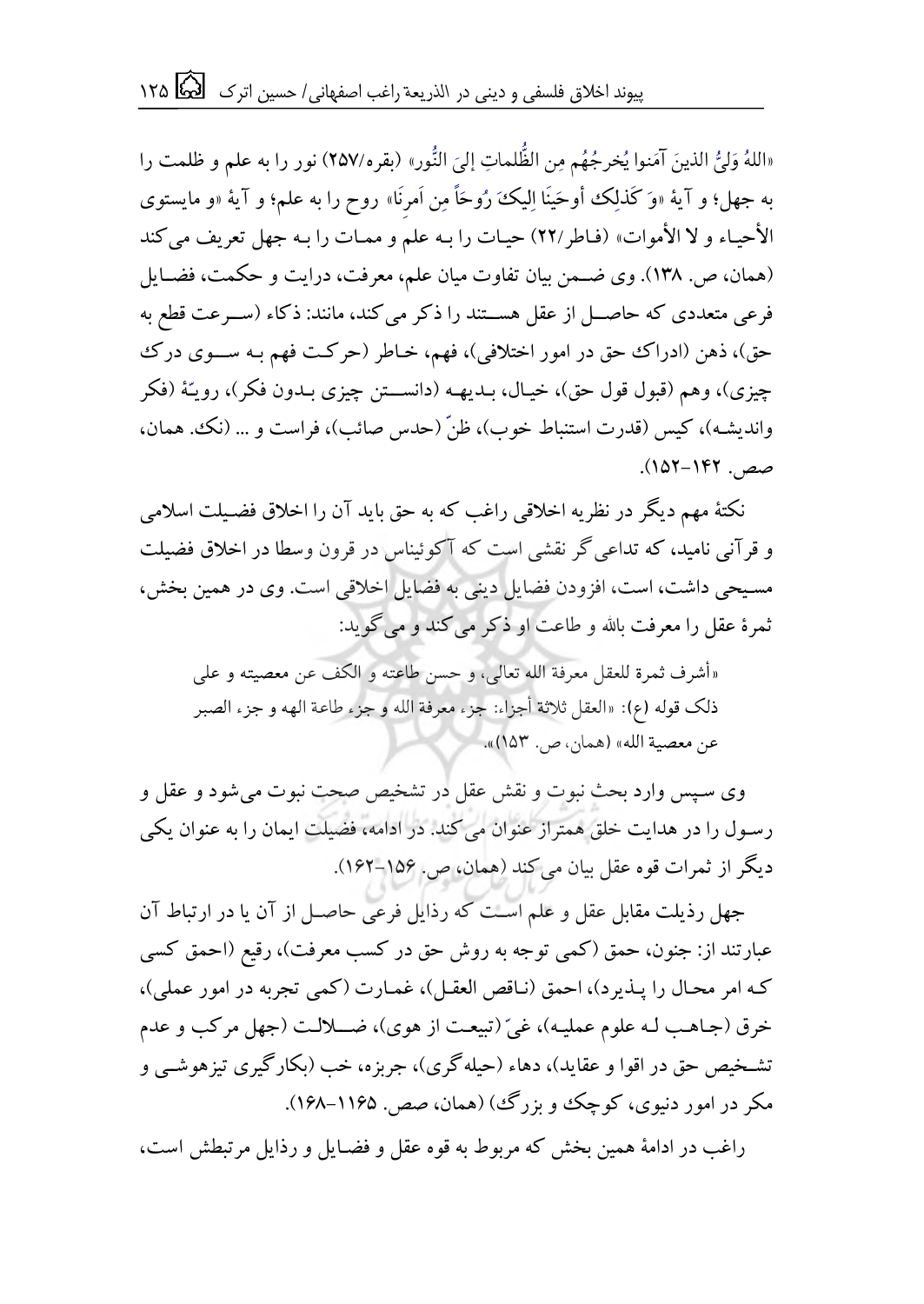به موضوعاتی چون صدق و کذب، مدح و ثناء، شکر، غیبت و نمّانبی، کلام زشت، مزاح و ضحک، و قسم دروغ می پردازد که به نظر می رسد ارتباط روشنی با قوه عقل و فضیلت علم ندار ند (نک . همان، صص . ۱۹۳-۲۰۳).

### **. عفت 2-4**

فصل سوم *الذریعة* اختصاص به قوهٔ شـهوی و فضـایل و رذایل مرتبط به آن دارد. عفت فضیلت اصلی این قوه است. راغب در تعریف آن می گوید: «و آن حالتی است متوسط میان افراط که آن شـَرَه نام دارد و تفریط که آن جمود شهوت است و آن اساس فضائلی از قبیل قناعت، عفت، زهد، غنای نفس، و سخاء است.» (راغب، ۱۴۲۸، ص. ۲۲۴).

فضیلت مهم دیگر در ارتباط با این قوه، فضیلت حیاء است که راغب فصل سوم را با بحث از آن آغاز می کند. وی حیاء را بازداشتن و «انقباض نفس از قبائح» تعریف می کند که فضبیلتی مختص به انســان اسـت. وی طرف حیاء، یعنی کســانی که باید از آنها حیاء نمود را ســه چیز عنوان می کنـد: انســان، خود و خدا. حیاء از خداوند مهمتر از حیاء از انسانهاست و کسی که از خدا حیاء نکند بهخاطر عدم معرفت به اوست. وی روایاتی از پیامبر اســلام ذکر می کند که فرمودهاند: «اســتحیوا من الله حق الحیاء»؛ «مَن لاحَیاءَ لَه فَلا ایمانَ لَهُ» (همان، ص ٢٠٧-٢٠٨). راغب فضیلت حیاء را مرکب از دو چیز می داند: جبن و عفت؛ به همین خاطر می گو بد که انسان با جیاء (مستحی) فاستی نمی شـود و انسـان فاسق با حیاء؛ به خاطر تنافی عفت و فسق. همچنین به ندرت، انسان شجاع با حیاء می شود و انسان با حیاء شجاع؛ به خاطر تنافی اجتماع جبن و شجاعت (همان، ص ٢٠٧). به نظر، این سـخن راغب قابل اشـکال باشـد به این دلیل که ترسی که در حیاء وجود دارد، ترس معقول و ناشبی از دستور عقل است نه ترسبی که ضعف نفس است و رذیلت محسوب می شـود. شـجاعت آنگونه که ارسـطو تعریف کرده اسـت، نترسـیدن صرف نیست؛ بلکه ترسیدن و نترسیدن در جای درست هر کدام است (نک، ارسطو، ۱۳۸۷الف، ص. ۱۰۳).

#### **3-4 . صبر و شجاعت**

فصـل چهارم الذریعة اختصاص به فضایل و رذایل قوهٔ غضبی دارد. اولین فضیلتی که وی در این فصل از آن صحبت می کند، فضیلت صبر است. صبر بر دو نوع است: صبر جسمی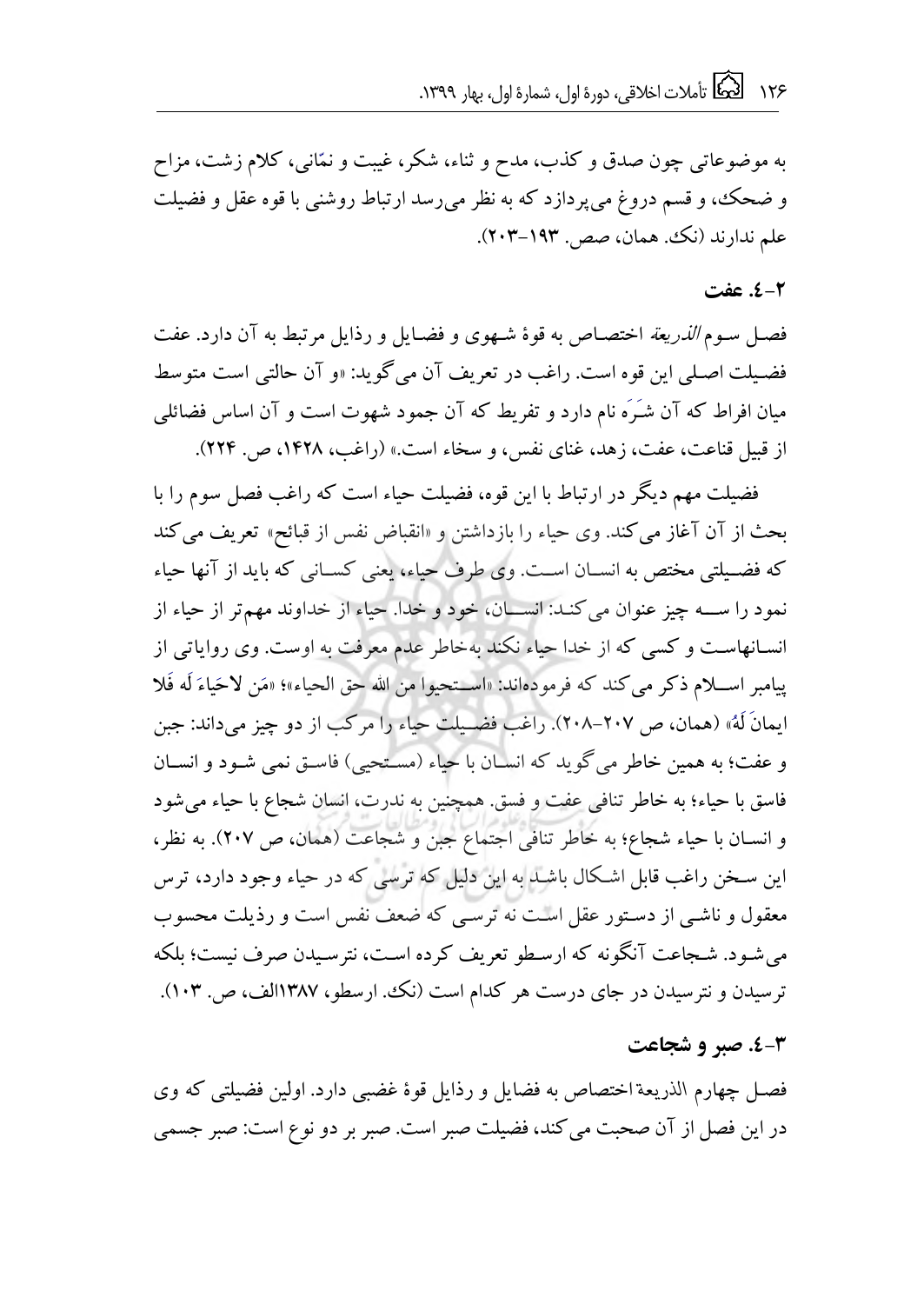و نفسی. صبر جسمی صبر تحمل سختی ها به قدر طاقت و قدرت بدنی است که از نظر راغب فضیلت مطلق نیست. اما صبر نفسی که فضیلت اخلاقی مطلق است، دو نوع است: صبر در مشتهیات و شـهویات که عفت نامیده می شود و صبر بر مکروهات و ناملائمات که بسته به مورد اسـامی متفاوتی چون صبر (تحمل مصائب)، شجاعت (تحمل سختی در جنگ)، حلم (تحمل و بازداشــتن غضــب)، کتمان ســرٌ (تحمل راز)، زهد (تحمل فقر) ظاییده ییشیر.

شجاعت فضــلت دیگر مرتبط به قوه غضــبی اسـت که تعریف راغب همان تعریف اسطویی است؛ یعنی فضیلتی بین تهور و جبن که توسط و اعتدال قوهٔ غضبی حاصل می شـود. وی انواع شـجاعت را پنج ذکر می کند: ۱) سبعی: مانند کسی که بهخاطر فوران غضب به دیگران حمله کند؛ ۲) بهیمی: مانند کسی که برای کسب مآکل و مناکح جنگ کند؛ ۳) تجربی: مانند کسبی که بهطور مکرّر جنگیده و پیروز شـیده و این تجربه برای او یک اصال و مینا شــده اســت؛ ۴) جهادی: مانند کســی به خاطر دین جنگ کند و ۵) حکمی: جنگ و غضبی که از روی فکر و اندیشه است. (همان، ص. ۲۳۳).

#### <u>٤-٤. عدالت</u>

فصــــل پنجم کتاب در مورد فضــــيلت عدل و رذيلت مقابلش، ظلم اســــت. «عدل» يعني مساوات. عدل اگر وصف انسان با قوهای از او باشد، معنایش انسان با قوهای است که طلب مســاوات می کند و اگر وصف فعل باشد، معنایش تقسیم مساوی است. عدل گاه به عنوان فضـــیلت جامع که شـــامل همه فضـــایل اســـت، تعریف می شـــود و گاه به عنوان کامل ترین و بالاترین فضایل که در این صورت دیگر جامع فضایل نیست. راغب در بیان فضیلت عدالت به برخی ایات و روایات تمسک می جوید، مانند: «اللهُ الذی أنزِلَ الکتابَ بالحقِّ وَ المیزانَ» (شـوری/١٧)؛ «والســـَّماء رَفَعَها وَ وَضـــَعَ المیزانَ» (رحمان/٧) (همان، ص٢۴٩). همانطور که ذکر شـد، راغب بر خلاف اسـطو و برخی از حکمای مسـلمان که برای فضیلت عدالت دو رذیلت مقابل یعنی ظلم و انظلام قائلند (نک، ارسطو، ۱۳۷۸الف، ص194؛ ابن ســینـا، ۱۹۹۸، ص۳۶۳؛ ایجی، بی تـا، ص۶۷۴)، برای عـدل یک طرف قائل است و آن فقط جور یا ظلم است. عدل، حد وسط است و خروج از آن چه در جهت نقصـان و چه زیادی، جور گفته می شــود. وی یافتن این حد وســط را صــعب و دشــوار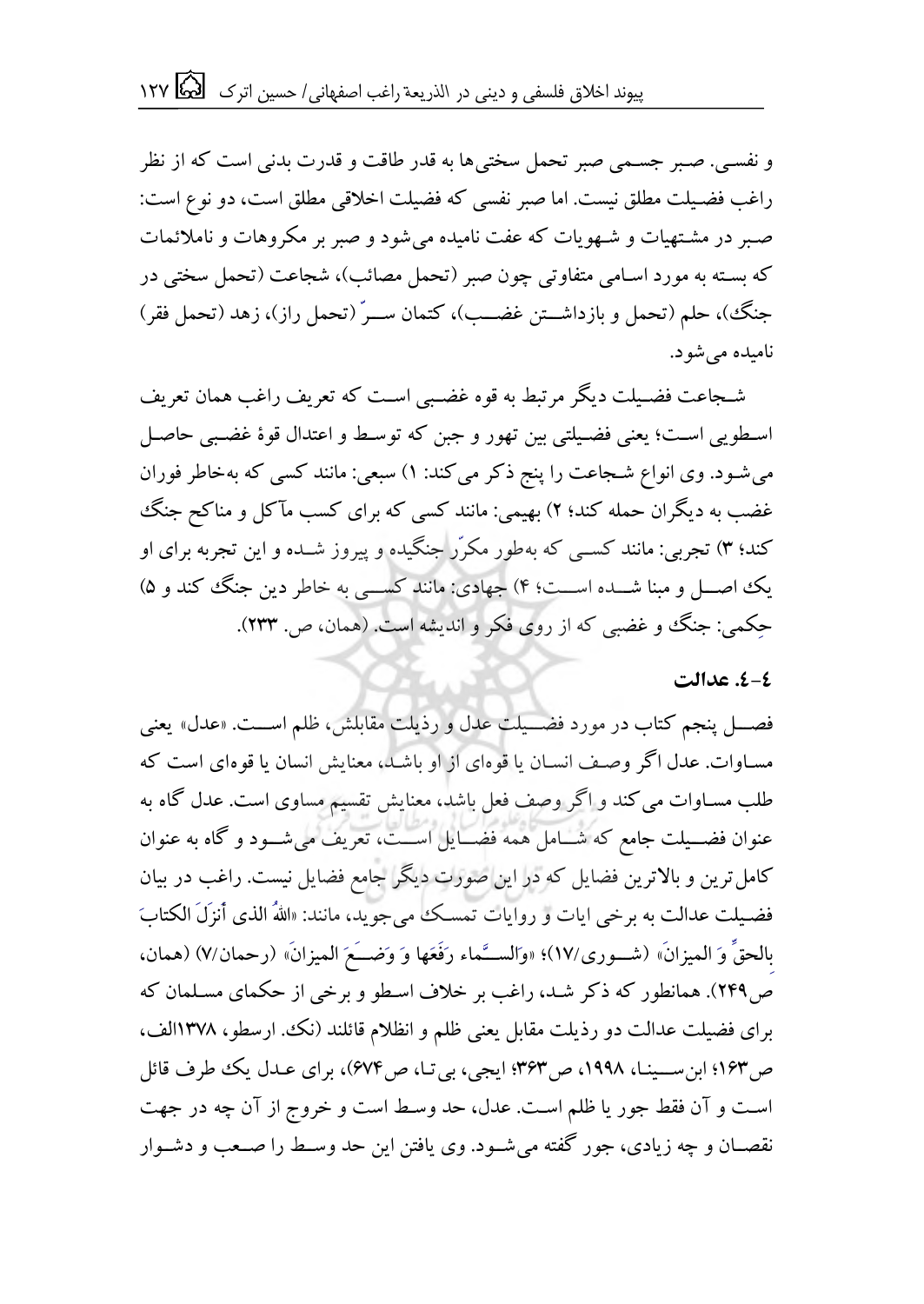می،داند و حدیث «شــَیّبتنِی سـُورةَ هُود» از پیامبر اکرم(ص) را در تأیید صـعوبت آن ذکر می کند (راغب، ۱۴۲۸، ص. ۲۵۰).

راغب رعایت عدل نسبت به پنج چیز ضروری می شمارد: ۱) عدل در رابطهٔ انسان با خداوند که به شـناخت او و رهایت شـرع محقق میشـود؛ ۲) رعایت عدل بین قوای نفس که همان معنای اخلاقی و افلاطونی عدل است؛ ۳) عدل بین خود و پیشینیان که به انجام وصایای ایشان میسر می شود؛ ۴) عدل بین خود و طرف معامله که به اداء حق ایشان و رعایت انصاف در معاملات محقق میشود؛ ۵) عدل بین مردم که به دادن حکم عادلانه و حکومت صالحانه بر ایشان محقق می شود (همان، ص. ۲۵۱).

راغب عدل را به دو نوع تقسیم می کند: عدل مطلق و مقید. عدل مطلق آن است که عقل به نیکی آن حکم می کند و هیچ وقت منســوخ و متصــف به ظلم و جور نمی شــود مانند نیکی به کسبی که به شما نیکی کرده است و پرهیز از آزار کسی که به شما آزاری نرسانده؛ اما عدل مقید، چیزی است که عدل بودنش به وسـیله شـرع فهمیده می شـود و ممکن اسـت در زمانی منســوخ یا مجازاً متصــف به ظلم گردد، مانند مقابله بدی به مثلش که حکم شـرع در قصـاص اسـت یا حکم شرع به اخذ مال مرتدّ. این نحو از عدل ممکن است به طور مجازی در برخی شرایط متصف به ظلم گردد. همچنان که قرآن می فرماید: «و جزاؤًا ســيئة ســيئةٌ مثلُها»؛ «إن تَســخَروا مِنّا فَانّا نَسـخَرُ مِنكُم كَماتَسـخَرُونَ» (هود\٣٨) (همان، ص ٢٥٠). این تقسیم بندی می تواند راهگشـای اختلاف میان معتزله و اشـاعره در حسن و قبح عقلی و شرعی باشد؛ به این معنا که راغب حد وسط را گرفته است و نه مطلقاً حسن و قبح شرعی را پذیرفته و نه مطلقاً حُسن و قُبح عقلی را؛ بلکه معتقد به حسن و قبح عقلی و شرعی توأمان است؛ یعنی حُسن برخی اعمال مانند جزاء احسان به احسان توسط عقل درک می شـود، ولی حُسن برخی دیگر مانند حکم قصاص و اخذ مال مرتدّ که حکم شرع مقدس اسلام است، توسط شرع شناخته می شود.

اما ظلم به عنوان رذیلت مقابل عدل، ترک عدل عمداً و انحراف از عدالت اســت. به همین خاطر ظلم را بـه «قرار دادن شـــیء در غیر موضـــع خود» تعریف کردهاند. راغب انحراف از عـدل را بـه دو صـــورت ظلم و انظلام معرفی می کنـد کـه اولی مطلقاً مذموم است؛ ولی دومی چنین نیست و در برخی شرایط محمود و پسندیده است. انظلام سه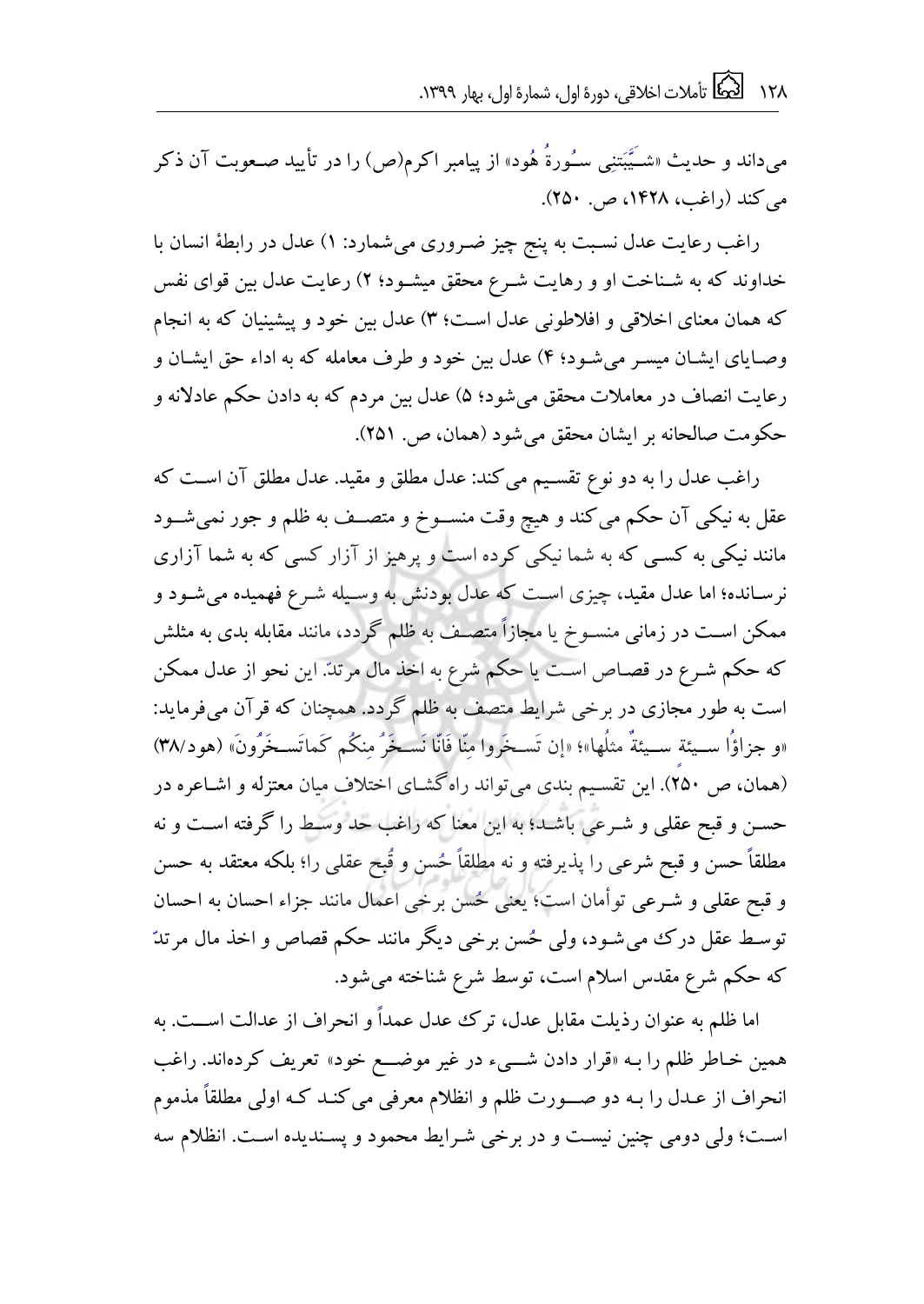صــورت دارد: انظلام در مـال (پــذيرش ظلم ظــالم در گرفتن مـال بــه نــاحق)، انظلام در کرامت (پـذیرش خواری در نـادیـده گرفتن کرامت و شـــأن خویش) و انظلام در نفس (پذیرش خفت و خواری از سوی کسی که آزارش می دهد). هر یک از این سـه قسـم، گاه پسندیده و گاه ناپسند است. اما قسم پسندیده آن، گذشت از حق مالی خود، از حق کرامت و منزلت خود و از نفس خود در موقع مناسب و به قدر مناسب است که از آن به تغافل و انخداع یاد می شـود. از همین باب است که که گفته می شود: «عقل مکیالی است که یک ثُلث آن زیرکی و دو ثلث آن تغافل است» یا «هرگاه کسی قصد فریب تو را داشته باشد، اگر خود را به فریبخوردگی بزنی، او را فریب دادهای». اما ظلم، انحراف از عدل است و آن را قرار دادن شبیء در غیر موضع مناسبش تعریف کردهاند (راغب اصفهانی، ۰۱۴۲۸ صص. ۲۵۲-۲۵۳).

**.5 افزودن فضایل دینی به فضایل فلسفی**

اما مهم ترین ابتکار راغب اصــفهانی در نظریهٔ فضــیلت خود که ناشــی از وجههٔ دینی و قرآنی وی است، افزودن فضایل توفیقی دینی به فضایل چهارگانه فلسفی اخلاقی است. این کار او معادل کاری اســت که آکوئیناس در قرون وســطا کرد و ســه فضــیلت دینی ایعسان، امیسد و محبت را به فضایل اخلاقی افلاطونی-ارسطویی (خزاعی، ۱۳۹۰، ص. ۱۷۴) افزود. همانطور که گذشـــت وی انواع خیرات، ســـعادتها و فضـــائل را پنج نوع اخروی، نفســی، بدنی، خارجی و توفیقی بیان می کند. فضــایل توفیقی چهار فضـــیلت هدایت، رشـد، تسـدید و تأیید هسـتند. به نظر می رسـد دلیل راغب در افزودن فضـایل و خیرات توفیقی به چهار نوع قبل تنها وتنها دلیل دینی و نگاه توحیدی وی به مسائل است. بر اسـاس آموزهٔ توحید افعالی خداوند منشــأ تمام افعال و حوادث جهان اســت. به عقیده راغب، هیچ کس، راهی به کسب هیچ یک از فضـایل و خیرات چهارگانه پیشین ندارد، مگر بـه هدایت الهی و رحمت او. خداوند مبدأ و منتهای تمام خیرها اســـت. همچنان که در قرآن کریم آمده اســت: «لولا فَضــلُ الله عَلیکُم و رَحمَتُهُ ما زَکَـی منکُم مِن أحدٍ أبداً و لکنَّ اللهَ يُزكِّي مَن يَشاءُ و اللهُ سميعٌ عليمٌ». (نور/۲۱).

راغب قبل از بیان معنای این فضــایل، ابتدا به معناشــناســی عنوان «توفیق» می پردازد. «توفیق»، موافقت ارادهٔ انسان و فعلش با قضاء و قَدَر الهی است. گرچه توفیق از نظر لفظی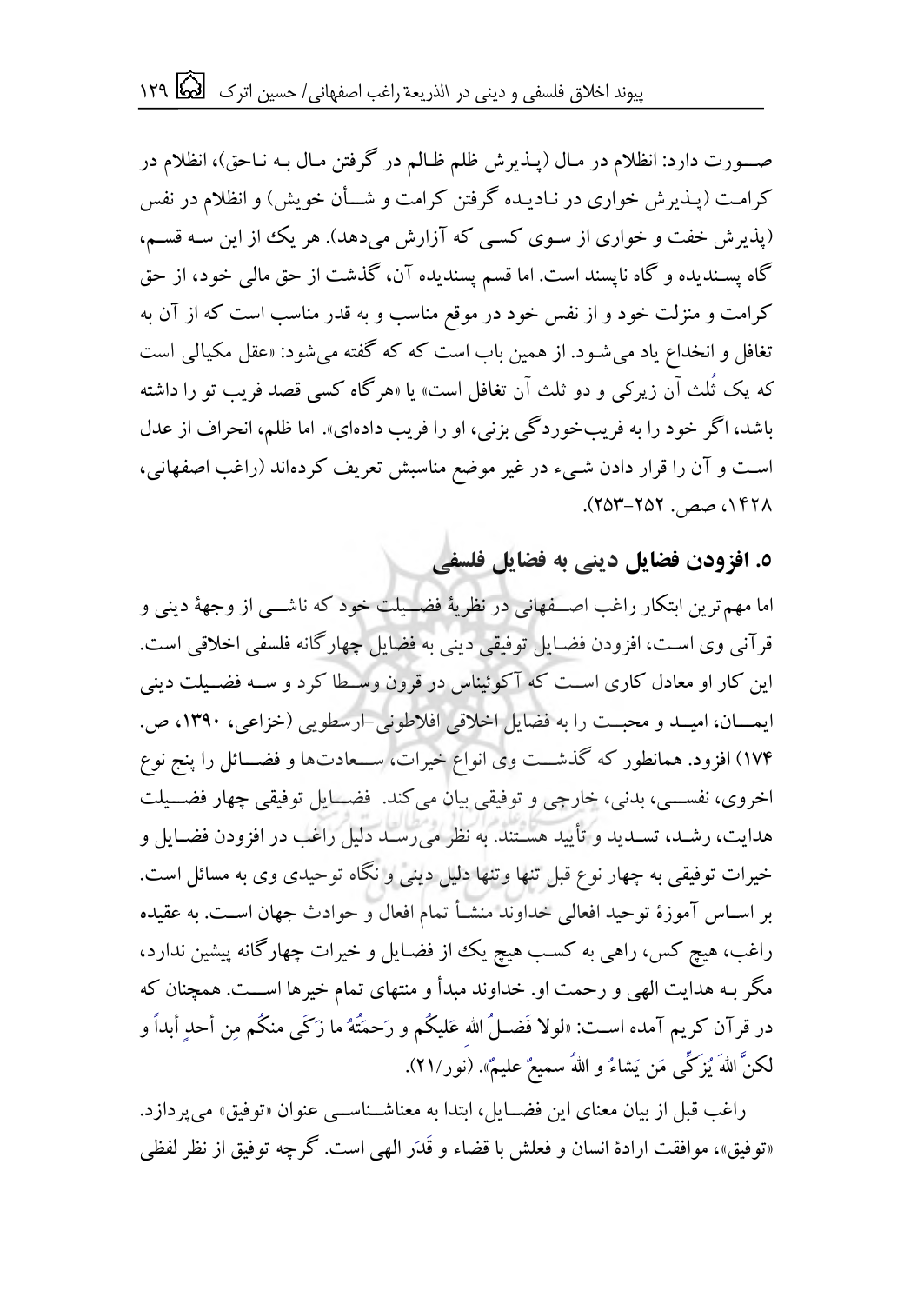می تواند در هر دو حالت خوب و بد بکار رود، ولی عرفاً تنها در مورد خوبی و ســعادت بکار می رود. برخلاف مفهوم «اتفاق» که معنایش مطاوعت و تبعیت از توفیق اســت و در هر دو حالت سعادت و شقاوت بکار می رود و گفته می شود: اتفاق خوب یا بد.

«هدایت»، به عنوان اولین فضــيلت توفيقي، در دنيا ســه مرحله دارد: اول، تعريف و شـناسـایی راه خیر و شـرّ که در آیه «و هَدَیناهُ النَّجدَین» به آن اشاره شده است. خداوند، گاه از طریق عقل و گاه از زبان رسل، این دو طریق را به انسانها تعریف و شناسایی کرده است؛ دوم، امداد مستمر بنده به وسیله ازدیاد علم و عمل صالح که در آیه «والذین اهتَدَوا زَادَهُم هُدًى و ءَاتاهُم تَقوَاهُم» (محمد/١٧)؛ ســوم، نور ولایت که در افق نور نبوت بوده و مقصــود از آیه «قُل إنَّ هُدَى الله هُو الهُدَى» (انعام/٧١) اســت. انســان، از طریق این منازل سه گانه به بهشت و جنت الهی هدایت می شود.

«رشـد» عنایت الهی است که انسان را به هنگام توجه به امور خویش، یاری می کند و او را به انجام آنچه به صلاحش است تقویت می کند و از انجام آنچه موجب فساد است، سست می سازد که در آیه «و لَقَد ءَاتينآ ابراهيمَ رُشدَهُ مِن قَبلُ وَ کُنَّا بهِ عالِمِينَ» (انبياء/ ۵۱) به آن اشـاره شده است. این عون و یاری، اغلب از طریق تقویت عزم یا فسخ آن صورت می پذیر د.

«تسدید» قیام اراده و حرکات انسان، به سوی غرض و مطلوب صحیح خویش است به طوری که در اســـرع وقت، به آن نایل شـــود که در آیه «اهدِنَا الصــــّراطَ المُســــتَقيمَ» (فاتحه/۶) آن را از خدا مسألت می کنیم. السالی ومطالعات فرسی

«تأیید» تقویت امر انسـان از درون، به وسیله بصیرت و از بیرون، به وسیله قوت زور و شجاعت است و آیه «و أَيَّدتُكَ بروح القُدُس» (مائده/۱۱۰) به این فضیلت اشاره دارد.

هر چنـد راغـب در ابتـدا فضـــايـل توفيقی را چهـار عـدد ذكر می كند، ولی در ادامه توضــیح آنها دو فضــیلت دیگر یعنی نصــرت الهی و عصــمت را نیز به آنها می افزاید. «نصـــرت الهی»، معـاونت و یاری انبیاء و اولیاء الهی و بندگان صـــالح خداوند در نیل به آنچه موجب اصلاح آجل و عاجل آنها است. «عصمت»، فضل الهی است که به وسیله آن، انسان بر انجام خیر و اجتناب شرّ تقویت می شود به طوری که از درون مانعی بر انجام شر پیدا می کند (همان، صص. ۱۱۹-۱۲۰).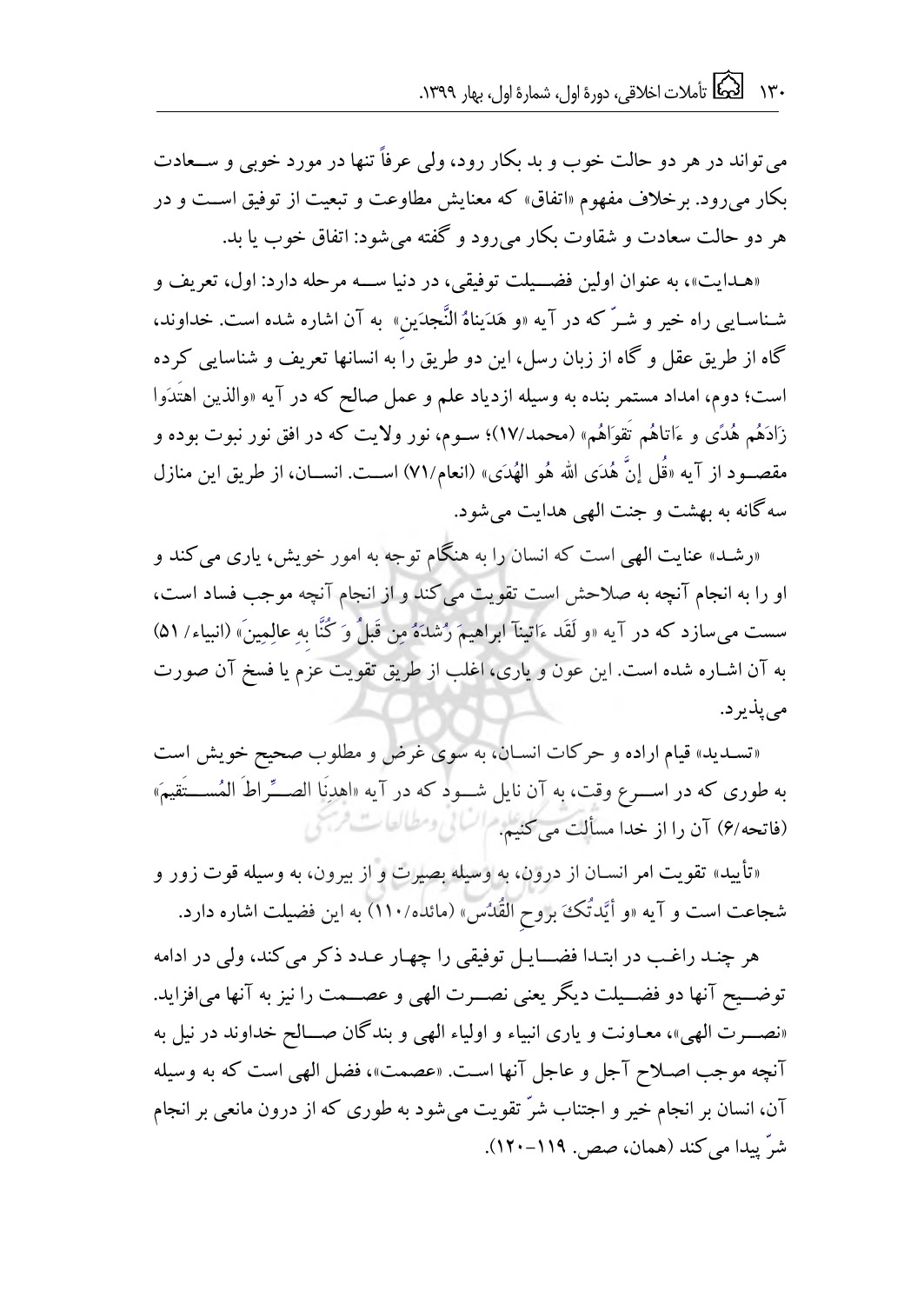**گیرینتیجه**

نظریه اخلاقی راغب اصفهانی را از جهت ساختار کلی که مبتنی بر نفس شناسی افلاطون، فضایل چهارگانه اصلی و رذایل هشت گانه مقابل آنها است باید در زمره نظریات فضیلت گرایانه افلاطونی - ارسطویی دانسیت. اما فارغ از سیاختار کلی کتاب، محتوای کتاب کاملاً قرآنی و روایی است و چندان به زیور آیات و روایات اسلامی آراسته شده است که دیگر رنگ و بوی فلســفی و یونانی برایش نمانده اســت. در مجموع، کتاب *الذریعة* گر چه رو یکرد تلفیقی دارد و اخلاق فلسیفی و قرآنی را به هم آمیخته است، ولی جنبه فلسفی و یونانی آن بسیار ضعیف است. ابتکار مهم راغب در بحث فضایل اخلاقی که برگرفته از قرآن کریم بود و می توان آن را معادل ابتکار آکوئیناس در افزودن فضایل سه گانه امید، ایمان و محبت به فضایل فلسفی یونانی دانست، افزودن فضایل توفیقی هدایت، رشـد، تسـدید و تأیید به فضایل اخلاقی فلسفی بود. تقسیم وی از عدالت به مطلق و مقید نیز می تواند به نوعی راه گشای حل اختلاف حسن و قبح عقلی و شرعی معتزله و اشاعره است، نیز از ابتکارات راغب است که در کلام دیگر حکمای اسلامی دیده نمی شود.

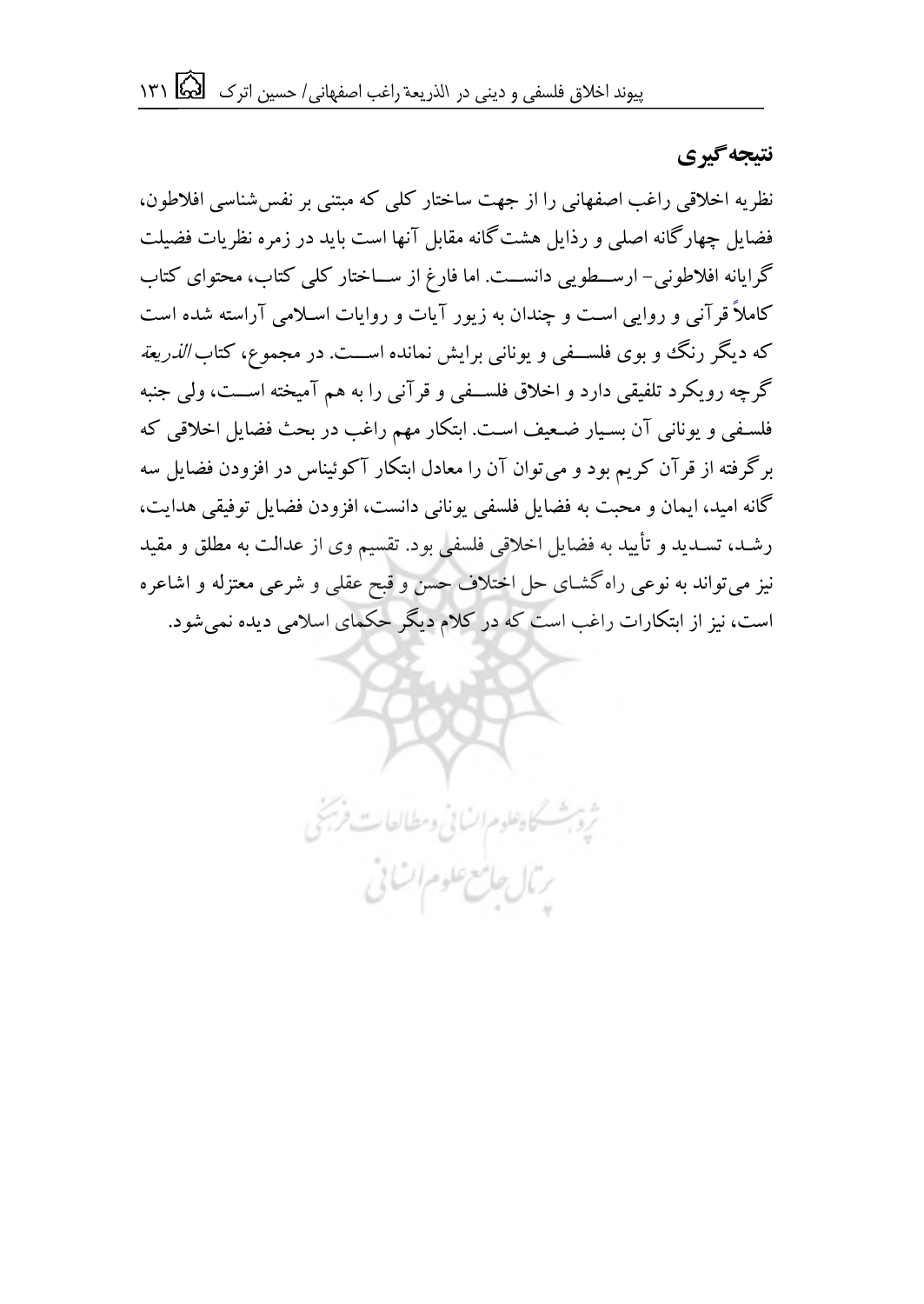**منابع** قر آن کریم. ابن سسينا، (١٩٩٨). رس*سالة في البرّ و الا ث*م در *المذهب التربوى عند ابن* سسي*نا من خلال فلسفته العملية*، عبدالامير ز. شمس الدين، الشركة العالمية للكتاب. ابن سینا، (۱۳۸۳). رس*اله نفس*، انتشارات دانشگاه بوعلی و انجمن آثار و مفاخر فرهنگی. اترک، حسـین (۱۳۹۵). *نظریه اعتدال در اخلاق اسـلامی*، سـازمان انتشـارات یژوهشـگاه فر هنگ و اندیشه اسلامی، چاپ اول. ارسطو، (۱۳۷۸الف). *اخلاق نیکوماخوس،* ترجمه محمـدحســن لطفى تبریزى، انتشارات طرح نو، چاپ اول. ------، (۱۳۷۸ ب). *درباره نفس.* انتشارات حکمت، ترجمه علیمراد داوودی. افلاطون، (۱۳۶۷). جمه*وری.* دوره آثار افلاطون. ترجمه محمد حسـن لطفی، انتشــارات خوارزمی، چاپ دوم. ایجی، عضد الدین. (بی تا). ب*رسالهٔ تهذیب اخلاق*، نسخه خطی کتابخانه مجلس شورای اسلامی. مصــطفی منتقمی، فروزان؛ خزاعی، زهرا. (۱۳۹۰). «محبت، فضــیلت برتر در اندیشــهٔ اخلاقی توماس آکوئیناس»، فصلنامه تخصصی اخلاق، پاییز ، صص ١٧١-١٩۶. راغب اصفهانی. (۱۴۲۸). *الذریعة الی مکارم الشریعة*، انتشارات دارالسلام، چاپ اول. ------. (بی تا الف) *تفصیل النشأتین و تحصیل السعادتین*، قم: انتشارات هجرت. ------. (بی تا ب*) المفردات فی غریب القر آن*، مكتبهٔ نزار مصطفی الباز. طوسی، خواجه نصیرالدین. (۱۴۱۳). *اخلاق ناصری*، انتشارات علمیه اسلامیه. غزالی، (۱۹۸۹). *میزان العمل،* دارالکتب العلمیه، بیروت.